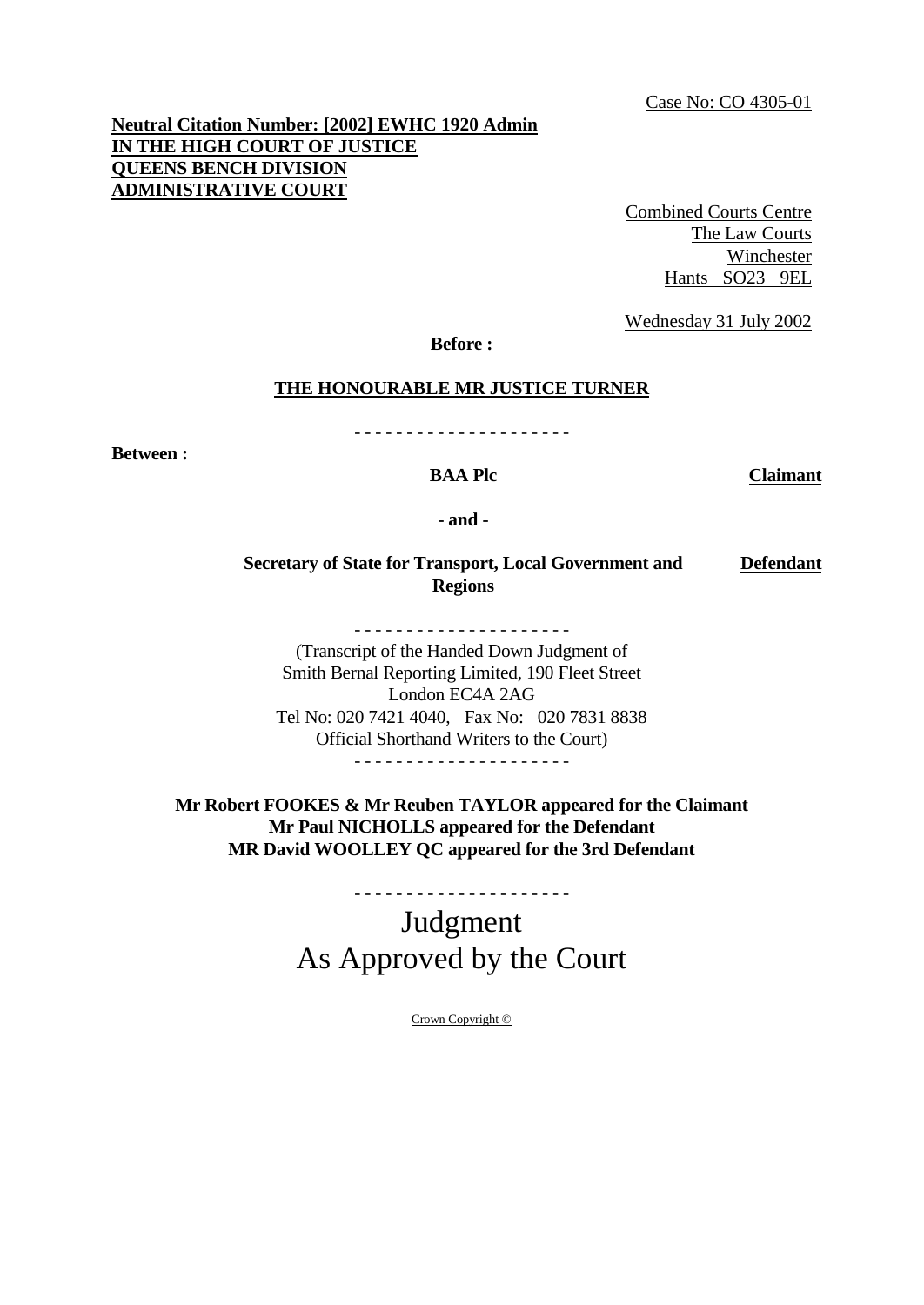## **Introduction**

**Mr Justice Turner:** This is an application under part 8 of the CPR and section 288 of the Town and Country Planning Act 1990 to quash the decision of the Secretary of State dated 18 September 2001 under which he granted planning permissions for the construction of the Chickenhall Lane Link Road (the Link Road), and in particular that section of it which it was proposed should pass in a cutting immediately to the North of Runway 20 of Southampton International Airport.

## **History**

- 1. Acting under section 77 of the Act, the Secretary of State called in two planning applications on 10 March 2000. Both related to the construction of the Link Road. The applications were identified as being:
	- i) planning application no. 7535/40 and

ii) reserved matters application no. 7535/41, pursuant to the outline planning permission granted … under reference 7535/12. [*Note: all applications will hereafter be identified by their forward slash suffix numbers only eg 7535/12 as …/12*].

2. The reason for the call-in was stated to be

Because the applications raise issues of more than local importance about the application of recommendations by the International Civil Aviation Organisation (ICAO), the Secretary of State is of the opinion that he ought to decide the applications for himself.

- 3. The letter of call-in went on to identify matters which appeared to the Secretary of State to be likely to be relevant to his consideration of the applications, namely the effect which the proposed road would have on (a) the ICAO"s Recommended Practices for Runway End Safety Areas (RESAs) at the airport (b) the impact which the proposed development would have on the River Itchen candidate Special Area of Conservation (cSAC) and (c) whether any permission should be subject to any and, if so, what conditions.
- 4. The Inquiry, which began on 5 September 2000 lasted a number of days. The parties to the present proceedings, with the addition of the local planning authority, Eastleigh Borough Council (EBC), appeared at the Inquiry. The applicant for permission was the third defendant who was the developer intending to develop two areas of "brown land" situated at the Southwest and Northeast corners of the single runway at the airport. The runway is designated "02" in the Northwest to Southeast alignment and "20" in the opposite direction. Linking those two sites with the existing highway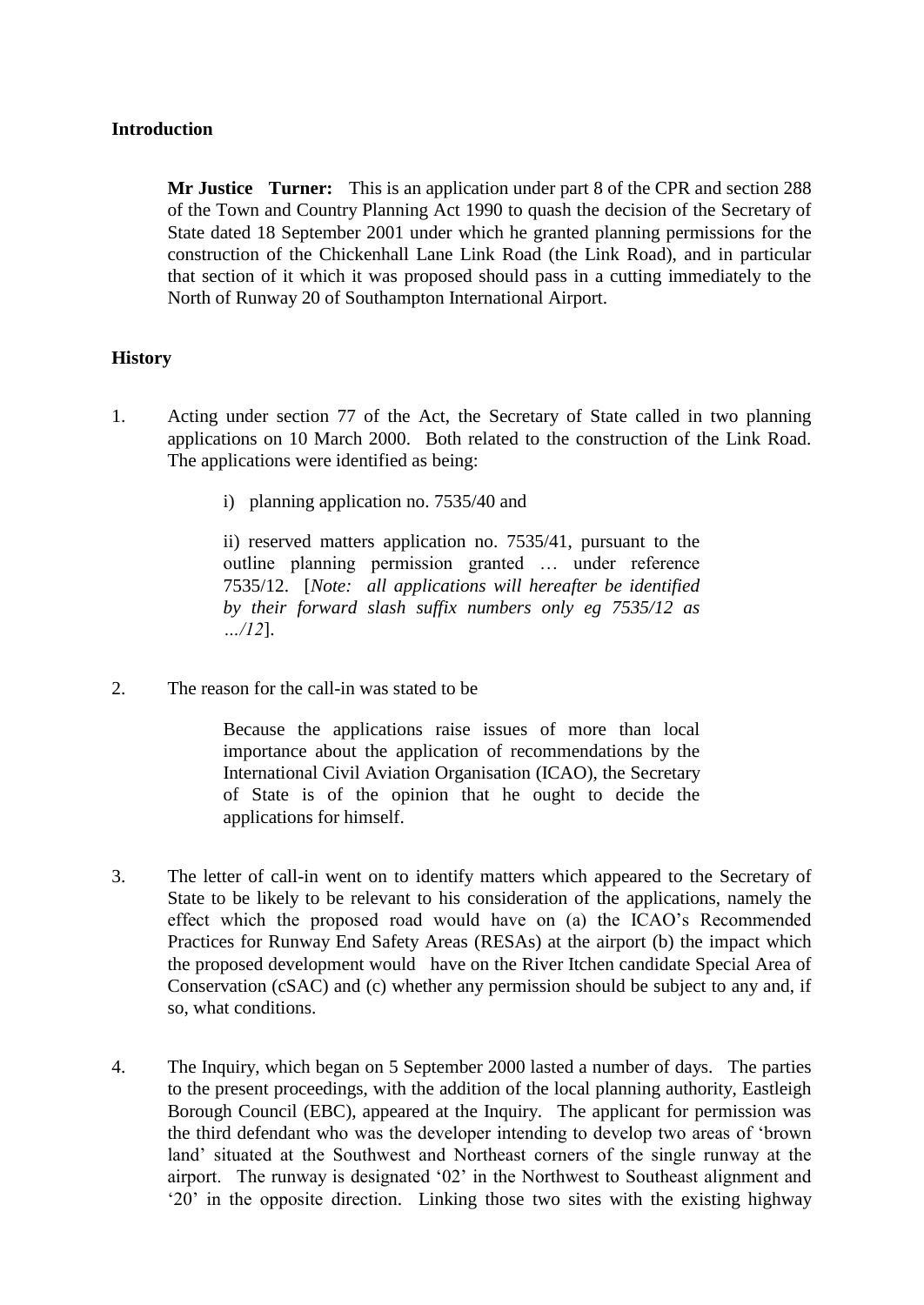system at various points was the proposed Link Road, the route of which involved a crossing of the Eastleigh-Southampton railway line and circumscribed the northern perimeter of the airport site.

- 5. The Inspector appointed by the Secretary of State reported on 19 January and, as already noted, the Secretary of State made his decision on 18 September 2001.
- 6. The planning history of the site is as follows:

1. 18 December 1992, grant of outline permission …/12, on the application of Southampton Eastleigh Airport Developments Ltd, in accordance with the applications and plan No 1 for "BUSINESS, INDUSTRIAL AND WAREHOUSE DEVELOPMENT …, associated SHOPS, NEW DISTRIBUTOR ROAD, JUNCTIONS AND ACCESS TO AIRPORT AND DEVELOPMENT AREAS"

There were conditions:

1. The development hereby permitted shall be carried out in accordance with the outline application for planning permission, Plan 1 accompanying the outline application and the conditions hereby imposed. All applications for approval of reserved matters pursuant to this outline planning permission shall generally have regard to the Statement of Development Criteria accompanying the outline application.

2. Prior to the commencement of any part of the development, plans and particulars showing the detailed proposals for all of the following aspects of that part of the development (the "reserved matters"), in accordance with the Development Master Plan, shall be submitted to and approved in writing by the local planning authority;

- i) Siting
- ii) Design
- iv) Means of access

3. Prior to the commencement of any part of the development, plans and particulars showing the detailed proposals … in accordance with the Development Master Plan, shall be submitted to and approved by the local planning authority: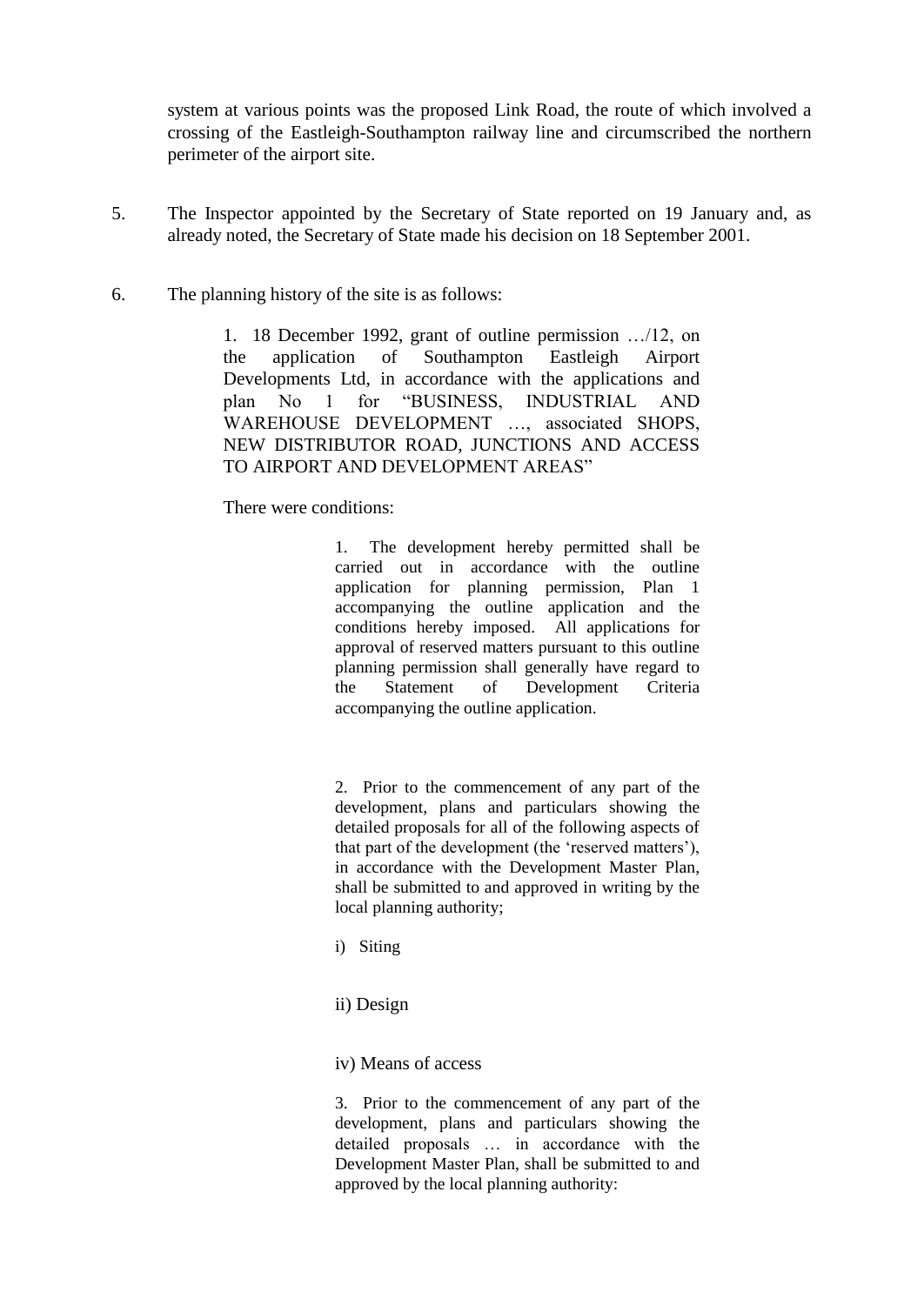i) The layout, including the position and width of all roads and footpaths

vi) The provision to be made for street and external lighting.

- 7. It was, or rather became, common ground between the parties who appeared in the present case that Plan 1 depicted a high level junction between the Link Road and Wide Lane at or close to the point at which the Link Road crossed the railway line. The plan annexed to permission …/40 (bundle p260) depicts the Link Road crossing Wide Lane at high level, the junction between the two roads was at grade. The relevance of this agreement is that it demonstrates that alterations were made to the levels and lay-out between the date of the permission …/12 and the date of the reserved matters application. This means that either the reserved matters application was invalid as it constituted a departure from the outline permission …/12. Alternatively, as the defendants contended, application …/29, although expressed to be a variation of …/12, was in fact and in law a fresh application.
- 8. The permission also made provision that the development should be commenced before the expiration of ten years from the date of the outline permission. It further provided for application for any reserved matter to be made not later than eight years from the same date. Finally, so far as currently relevant, the permission document also provided that by condition no. 6 that:

Prior to the submission of any application for approval of reserved matters a Development Master Plan for the whole area the subject matter of this outline permission shall be submitted to and approved in writing by the local planning authority.

9. On 10 April 1996, on the application of the third defendants, a further permission …/29 was granted by EBC which was in the following terms:

> AMENDMENT OF CONDITION NO. 1 OF OUTLINE PERMISSION 7535/12 TO ALLOW WAREHOUSING (B8) AND OFFICES (B1) ON SOUTHERN DEVELOPMENT SITE, IN ACCORDANCE WITH AMENDED STATEMENT CRITERIA.

10. This permission was subject to two conditions, the first of which is immaterial, but the second stated that

> The conditions of planning permission …/12 not hereby amended continue to apply.

11. On 8 July of the same year, the third defendants sent a copy of the amended Development Master Plan to EBC which enclosed a plan of the southern development area alone. Although this Master Plan stated that one for the northern area would be submitted, such was never in fact provided. There is a record that the text of the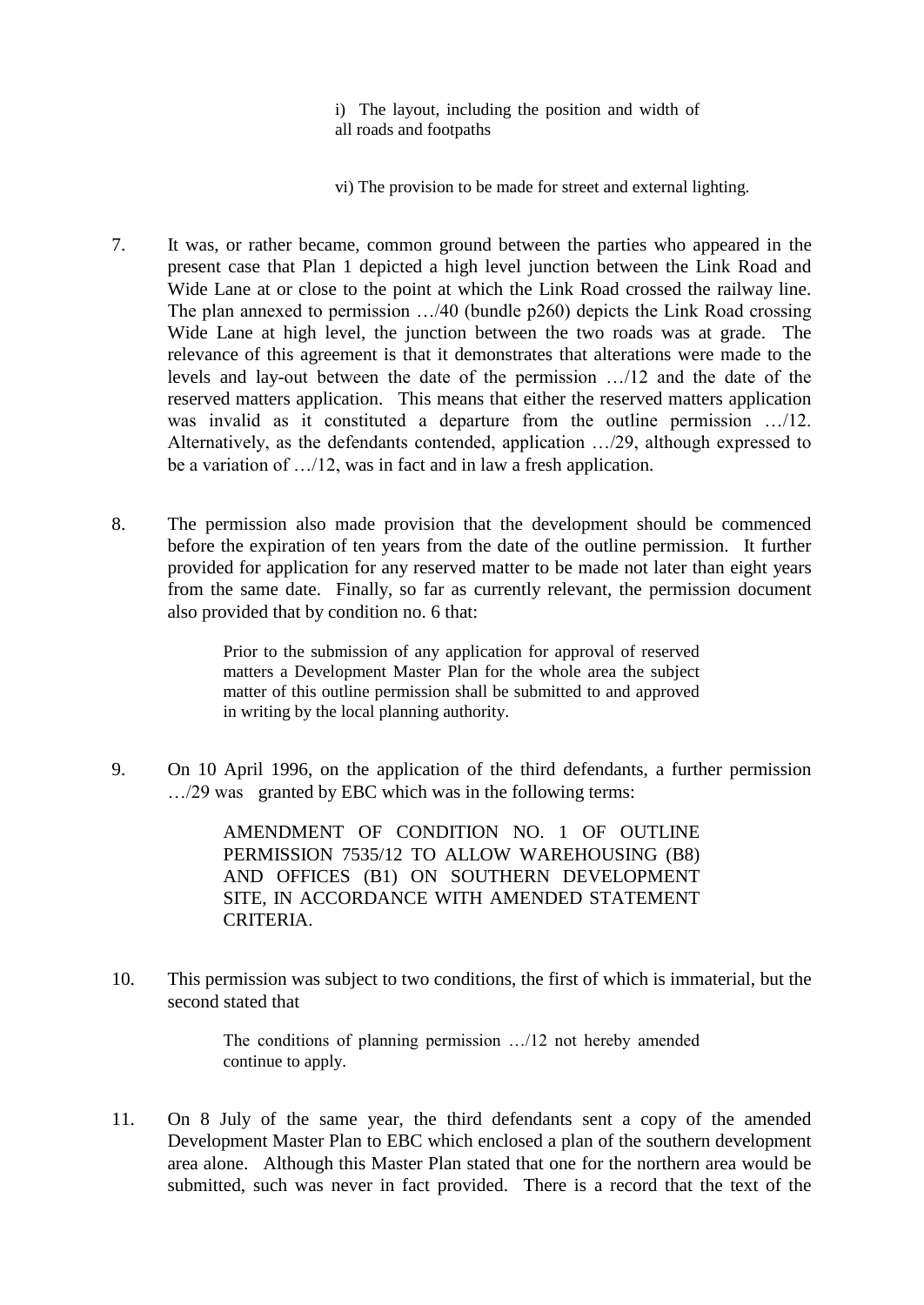Master Plan was accepted by EBC at its meeting dated 27 July of that year. On 14 August EBC referred to two points which had been discussed and agreed between it and the third defendants which included the fact that a Development Master Plan would be submitted for the northern area before submission of any reserved matters application for the site.

12. On 13 November 1998, a further application was submitted, this became …/40. The application was described as an application for Full Permission for New Works/Change of Use as described on the application as "Construction of Link Road with accesses, bridgeworks, earthworks and associated landscaping and car parking, all as shown on the plans enclosed with it. This plan covered the entire site and was described as

> Chickenhall Link Road, Full Application for Planning Permission. Application site boundary – red. Balance of Scheme – green. It bears the no. AF6111/001.

Descriptively, what this meant was that the southern area was outlined in green, it extended to include the Link Road from the point at which it left the M27 Motorway at its southern end and extended to the point just short of its crossing of the Eastleigh – Southampton railway line. It (the green area) recommenced at the point where the crossing ended before continuing to a roundabout at the southern end of the northern branch of the road, which may yet form part of the eastern by-pass for Eastleigh town. For the remainder of its length, the route of the proposed road was coloured red as also was the actual crossing of the railway and (for the purposes of the present case) two unimportant areas of car parking in the vicinity of that crossing.

- 13. On the same date a further application was submitted to EBC which related to approval of reserved matters, this gave rise to permission …/41. The reserved matters which it covered were 'means of access' and 'siting'. Importantly, it identified the outline permission as having been …/12 (above).
- 14. The two applications referred to in the last two paragraphs were those which were called in by the Secretary of State.

## **The statutory context**

15. The starting point is the Town and Country Planning Act 1990. Section 70 provides for the grant of planning permission either unconditionally or subject to conditions following, in the ordinary way, an application for permission under the terms of section 62. Section 72 provides for the conditional grant of planning permission by means of conditions which regulate the development or use of land or requiring the carrying out of works on such land as considered by the planning authority to be expedient. It has to be noticed, in passing, that engineering works carried out on, in or over land are included, unless the context otherwise requires, within the meaning of 'development'; see section 55.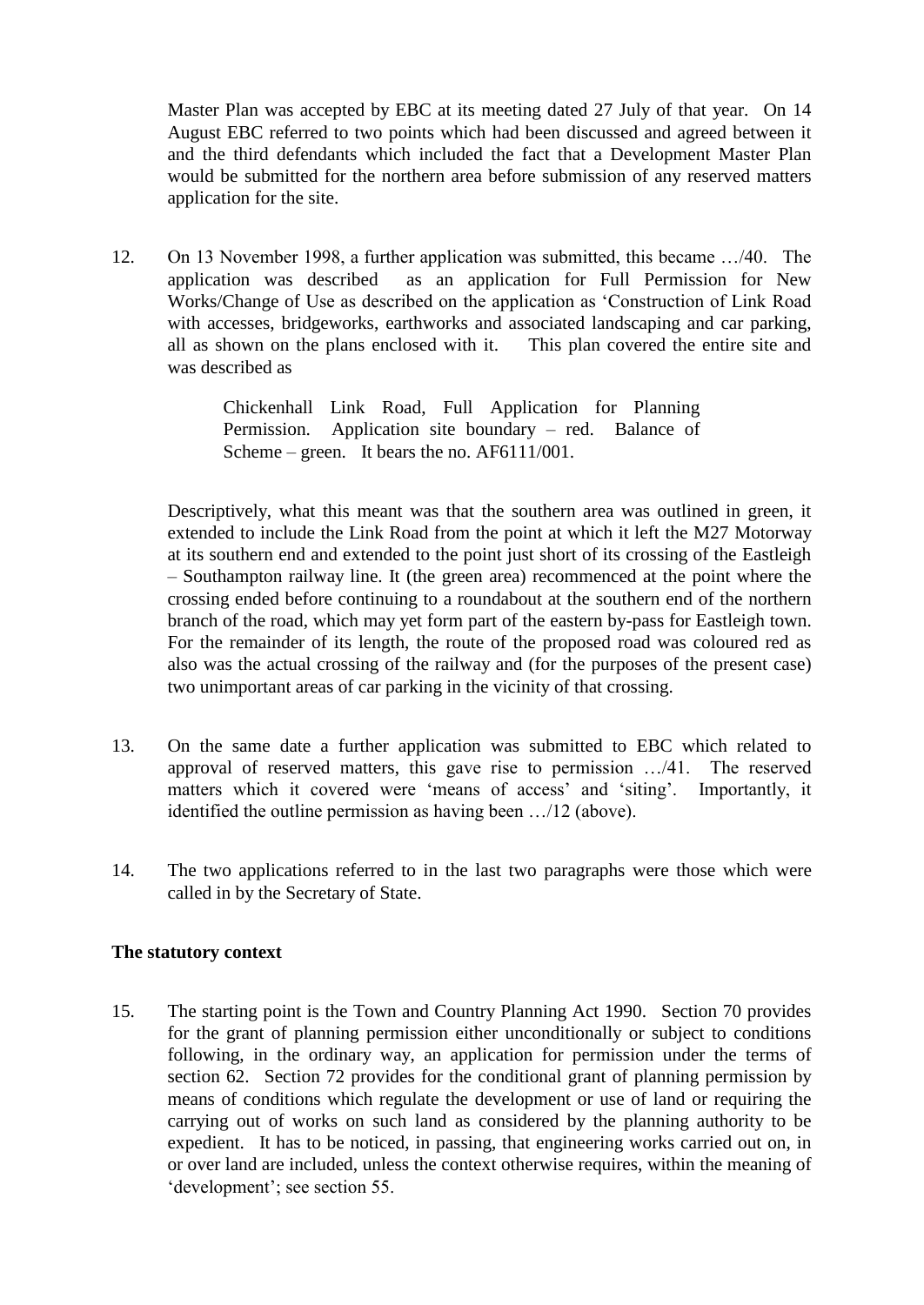- 16. Section 73 applies to permissions sought in respect of land which has been the subject of a previous permission. By subsection (2) it is provided that, in such cases, the local planning authority shall grant permission subject to differing conditions or unconditionally, otherwise, if the conditions are to be the same, permission should be refused. The rationale for the differing treatment is that if a permission is sought which is not the same as that originally obtained, other wise than as to conditions, then a fresh permission has to be obtained.
- 17. The Town and Country (General Development Procedure) Order 1995 makes important provisions as to procedure. Before coming to the substance of the Order, it has to be noted that the interpretation Article provides for the definition of "outline planning permission" on a more restricted basis than the Act. For the purposes of the Article the phrase is to mean "a planning permission for the erection of a building, which is granted subject to a condition requiring the subsequent approval of the local planning authority with respect to one or more reserved matters". "Reserved matters" means, in an application for such permission any of the following

Matters in respect of which details have not been given in the application namely

(a) siting (b) design (c) external appearance (d) means of escape and (e) landscaping of the site. Note the absence from the definition of outline permission, "works of engineering construction", as they are found in the definition within section 55 of the Act.

18. Article 4 provides as follows:

An application for approval of reserved matters –

(a) shall be made in writing to the local planning authority and shall give sufficient information to enable the authority to identify the outline planning permission in respect of it is made;

(b) shall include such particulars, and be accompanied by such plans and drawings, as are necessary to deal with the matters reserved in the outline planning permission; …

## **The decision of the Secretary of State**

19. The formal decision is to be found at paragraph 14 of the decision letter and is in the following terms

> For the reasons given above, the Secretary of State hereby approves full application …/40 and reserved matters application …/40 [clearly in error for … /41] and grants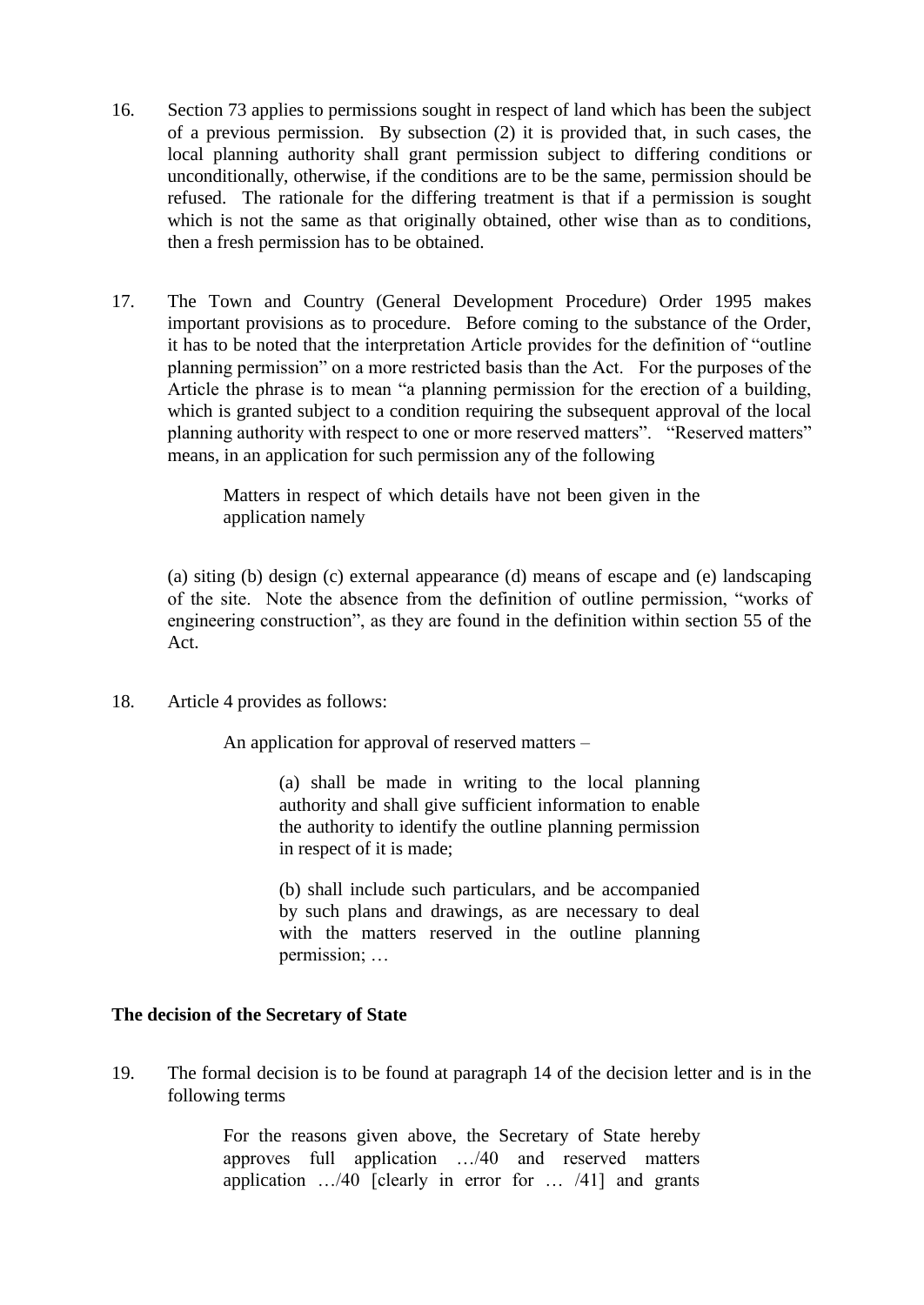planning permission for the construction of Chickenhall Link Road subject to the following conditions

Of these, it is only necessary to note that …/41 "shall comply with the conditions imposed (on) the grant of outline planning permission" and …/40 plans were required which showed such detailed matters as surface water drains, treatment of existing watercourses and drains, the design of all engineering works as well as detail of the construction of the roads themselves. Provision was also made for landscaping and nature conservation. This last comes into the arena since it was one of the matters which featured in the claimants' submissions to this court. A similar position arose in regard to the findings of the Secretary of State on water and drainage, particularly in connection with the River Itchen cSAC.

# 20. Under the cross-heading **VALIDITY OF THE RESERVED MATTERS APPLICATION,** the Secretary of State noted that

The reserved matters application … /41 is made pursuant to outline permission … /12 granted in 1992. However, the Inspector has concluded that the outline permission which has been taken forward is …/29 granted in 1996 following a section 73 application to vary condition 1 of the 1992 permission. Both outline permissions require under condition 6, the approval of a Development Master Plan before the submission of reserved matters applications. The Inspector concludes that condition 6 has been satisfied in respect of permission …/29 by the Council"s approval of the DMP in July 1996. The Secretary of State agrees. He notes the Inspector's conclusion that the reserved matters application has been submitted under the wrong outline permission. The Secretary of State agrees that the relationship between the outline permissions and the reserved matters application is a matter which would need to be examined in the courts – if any of the parties were disposed to take matters further – but for the purposes of the present reserved matters application, he considers that as far as he can establish from the Inquiry documents, no parties have been prejudiced as a consequence of the error. He therefore proposes to proceed to determine the application.

- 21. The Secretary of State then went on to discuss the necessity for there to have been an environmental impact assessment. He concluded that the proposed development, that is …/40, would not be likely to have significant environmental effects by virtue of its nature size or location. As to application …/41, he concluded that since the Regulations of 1988 did not apply to applications for approval in respect of reserved matters, there was no requirement for an environmental statement.
- 22. The Secretary of State agreed with the Inspector that the main issue for his/their consideration was the effect of the proposed road on the ICAO"s Recommended Practice For Runway End Safety Areas (RESAs), the impact of the proposed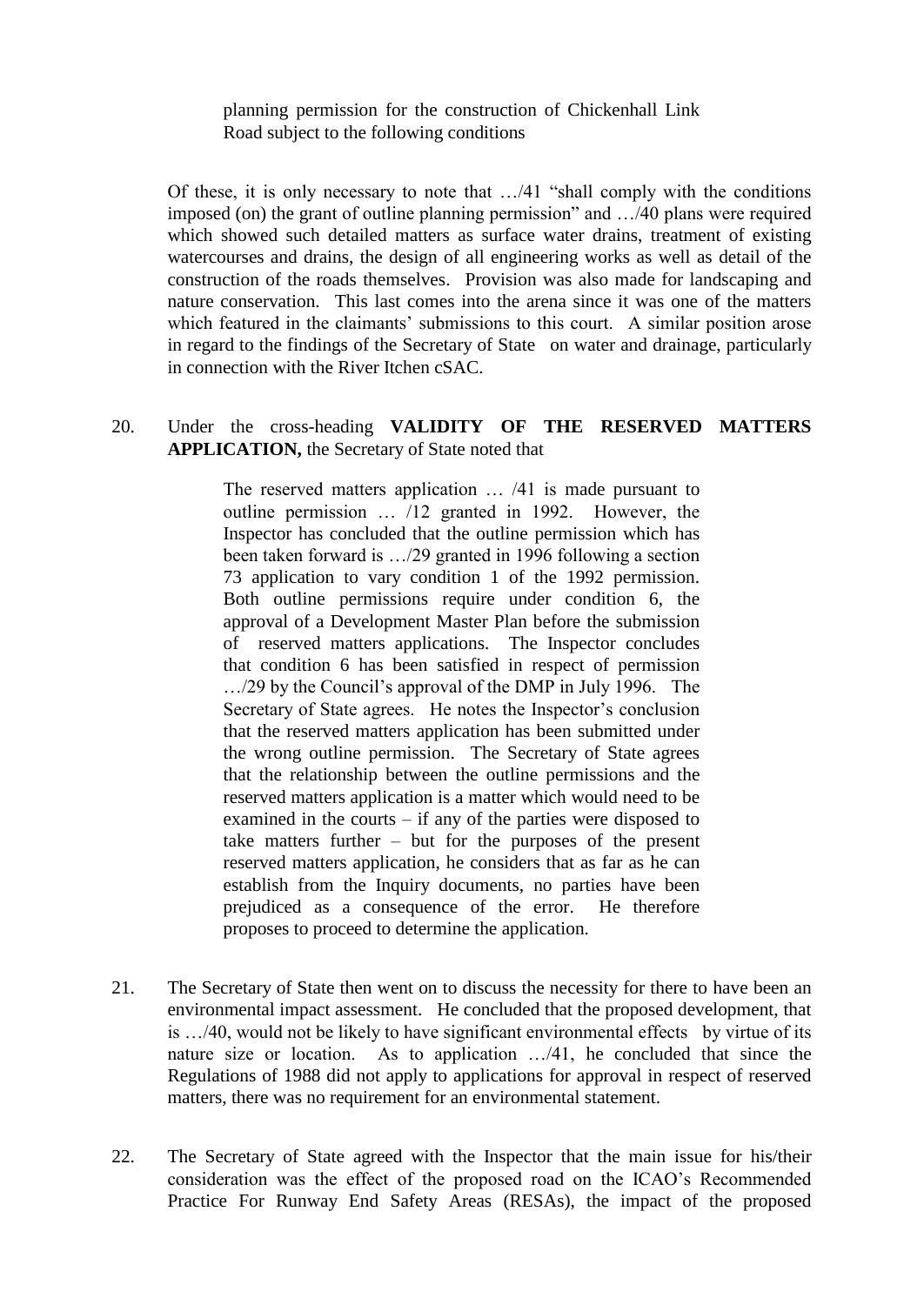development for the River Itchen cSAC and the form of any conditions which should be attached to the permission.

23. What may be regarded as the critical section of the Decision Letter starts at paragraph 9. It reads

> The Secretary of State agrees with the Inspector that a tunnel option, while not meeting the ICAO recommendation for a 240m RESA, would represent a significant improvement over … the situation if the road were provided in a cutting. However, he is aware that consideration of a reserved matters application cannot be used to re-examine the principle of development authorised by an outline permission. In this case, the Secretary of State accepts that the outline permission as subsequently approved, provides for a road to be in a cutting. Therefore he considers that … the road otherwise than in a cutting would go to the heart of the outline permission and be outside the scope of the planning legislation.

> 10. The Secretary of State notes the Inspector's reservations about aviation safety (but that is a matter for the CAA). However, the Secretary of State agrees with the Inspector that if the road does not proceed the implications for employment opportunities and the provision for a by-pass for Eastleigh town centre would be serious.

- 24. The Secretary of State continued by stating that following careful consideration of all the available evidence he accepted the Inspector"s conclusions on each of the main issues and that the applications be approved and planning permissions be granted, subject to conditions.
- 25. The report of the Inspector to which the Secretary of State referred is both detailed and extensive, running to no less than 83 pages and extending to 489 paragraphs. It is unnecessary to rehearse much of the material contained within it. This is not to denigrate the effort and skill displayed. It is a reflection of the limited nature of the judicial process which is now in play under section 288 of the Act of 1990, that is to say receive challenges to the validity of the order as not being within the powers of the Act or that relevant requirements have not been complied with such that the interests of the claimants have been substantially prejudiced thereby. Nevertheless it is appropriate to note that in the section of his report headed **CONCLUSIONS** the Inspector identified the main issues in substantially the same manner as the Secretary of State. He also adverted to procedural matters which required to be addressed, namely

(a) the validity of the reserved matters application in the context of which is the relevant outline planning permissions; and whether there has been compliance with enabling conditions on whichever is the relevant outline planning permission;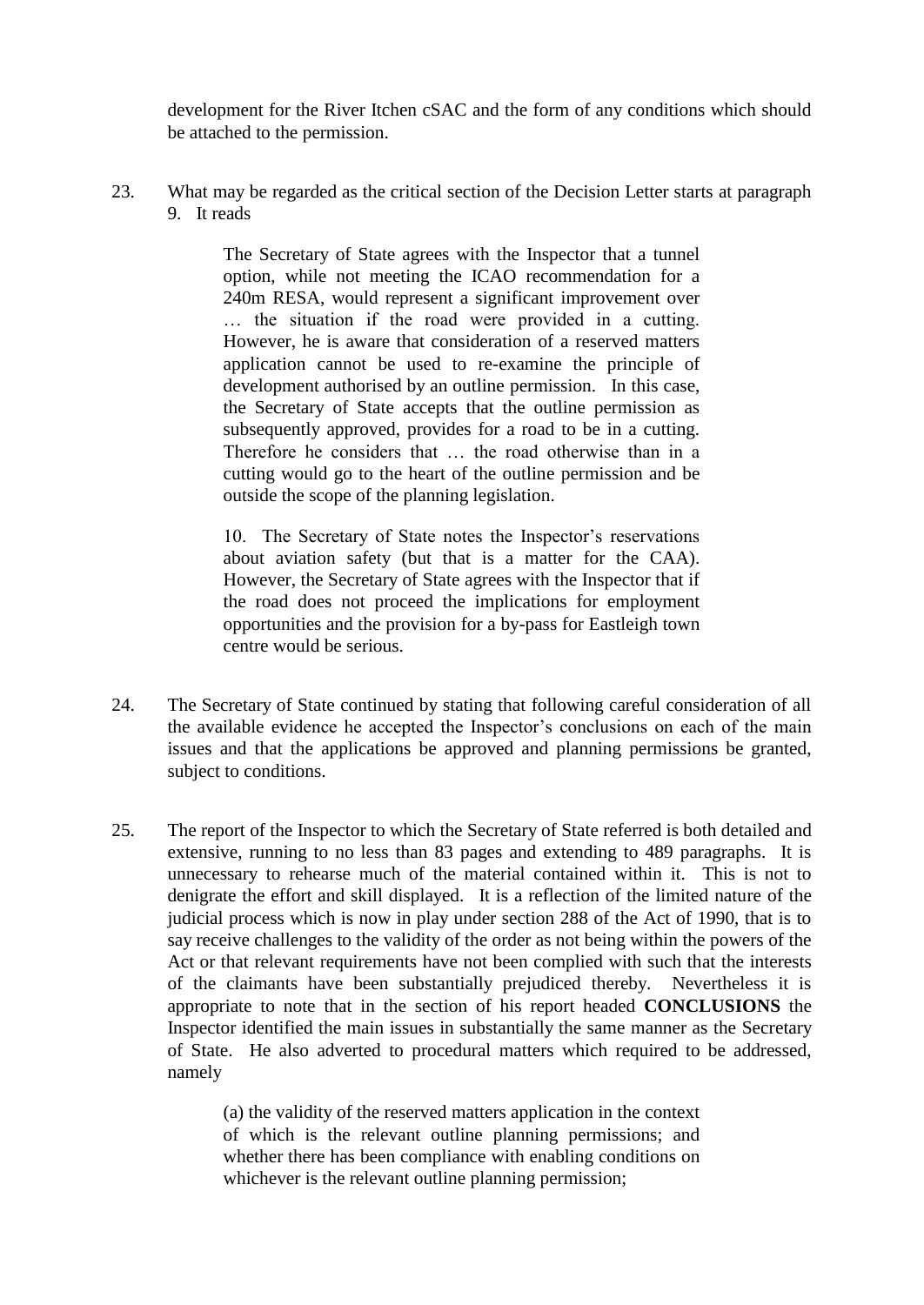(b) whether the two applications should stand or fall together;

(c) whether an environmental impact assessment should have accompanied the present applications; and

(d) whether the applications are now premature, bearing in mind: that the period for submission of details of reserved matters expires in December 2000; the possible highways implications of the proposed Eastleigh MDA; the likely time scale of the likely development of the N(orthern) B(usiness) P(ark), the MDA and the various stages of the CLLR; and the review of the Local Plan.

#### 26. In his **OVERALL CONCLUSIONS** (paragraph 484 and following) the Inspector records

484. The validity of the applications, being a matter of law, I leave for the Secretary of State's decision. If it is decided that the applications are valid, then I have to make clear my strong reservations about the desirability of granting planning permissions. I am particularly concerned about aviation safety if the current schemes are approved. Regardless of whether or not a 240m RESA can be achieved, I consider it would be short-sighted and imprudent in the extreme to construct what would be a major road in a cutting so close to the northern end of the airport runway. The proposed development would create at the northern end of the runway a relationship of major road and runway very similar … to that at the southern end. …

485. On the other hand, I am very conscious of the fact that there is extant outline planning permission for the development, and that approved drawings show the road in a cutting where it skirts the northern end of the runway. Were it not for the fact of there being extant outline planning permission for the construction of the road in cutting, I would not hesitate to recommend that the applications be refused primarily on the basis of the threat to aviation safety and the potential of undermining of Southampton Airport's sub-regional importance, but also because I believe the road as presently designed is likely to fail to deliver in full the benefits to the local economy and town centre environment which might otherwise be achieved.

486. However, it is argued by the applicants and the local planning authority that a decision to refuse permissions at this stage would go to the heart of a valid planning permission in respect of which the Council has also raised the matter of compensation. The applicants cannot afford to finance a road in tunnel, and would not proceed with development if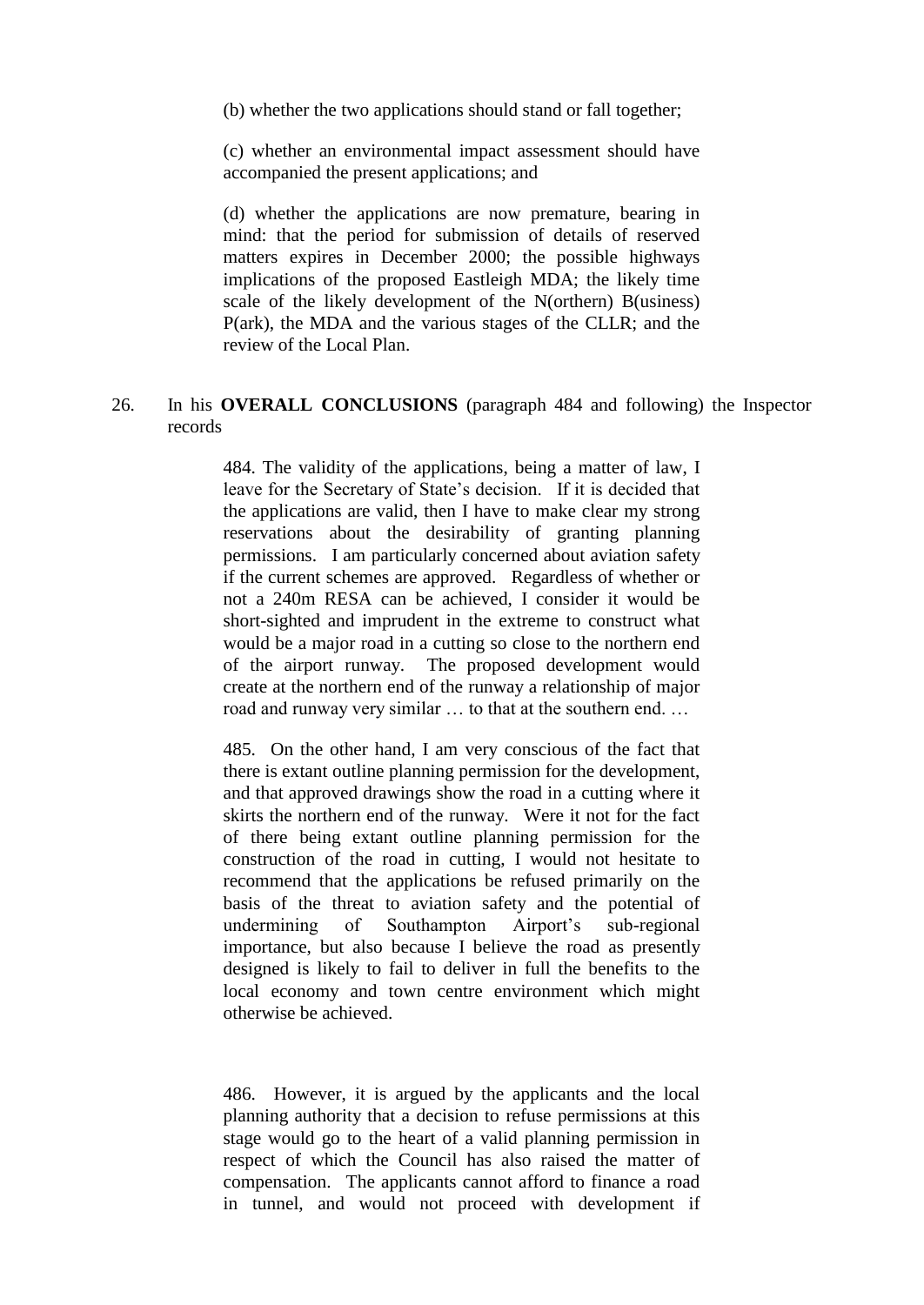permission is now refused. There is no prospect, other than from the MDA development which is itself clouded in uncertainty, of funds being forthcoming for a tunnelled road. If the road scheme does not proceed the implications for employment opportunities and the provision of a by-pass for Eastleigh town centre would be serious. Refusal of the applications would, therefore, give rise to serious and complex issues.

#### **The challenges**

27. The challenges are that the decision of the Secretary of State was erroneous in the following respects:

> 1. a. the reserved matters" application was invalid as an application under …/29 because it referred to outline permission …/12 and not to that permission

> b. prejudice would be suffered by the claimants if the reserved matters were treated as if made under …/29 by either depriving the claimants of the opportunity for consultation on the nature of the road under the outline permission, loss of consideration of the change of circumstances as at the dates of the report and the decision letter [19 January and 18 September 2001] and or alternatively by the different and adverse decision which was made rather than the one which, arguably, would have been made if there had been proper consultation [the inspector"s finding at paragraph 484 of the letter, see above]

> c. alternatively, the Development Master Plan did not form the heart of the planning permission and did not therefore limit the options available to the Secretary of State.

2. He treated the conditions in respect of the cSAC as valid and

3. Concluded that an environmental impact statement was unnecessary.

4. Introduced into the reasoning of the report and the decision a new factor which concerned the impact of refusing permission would have had on prospects for local employment.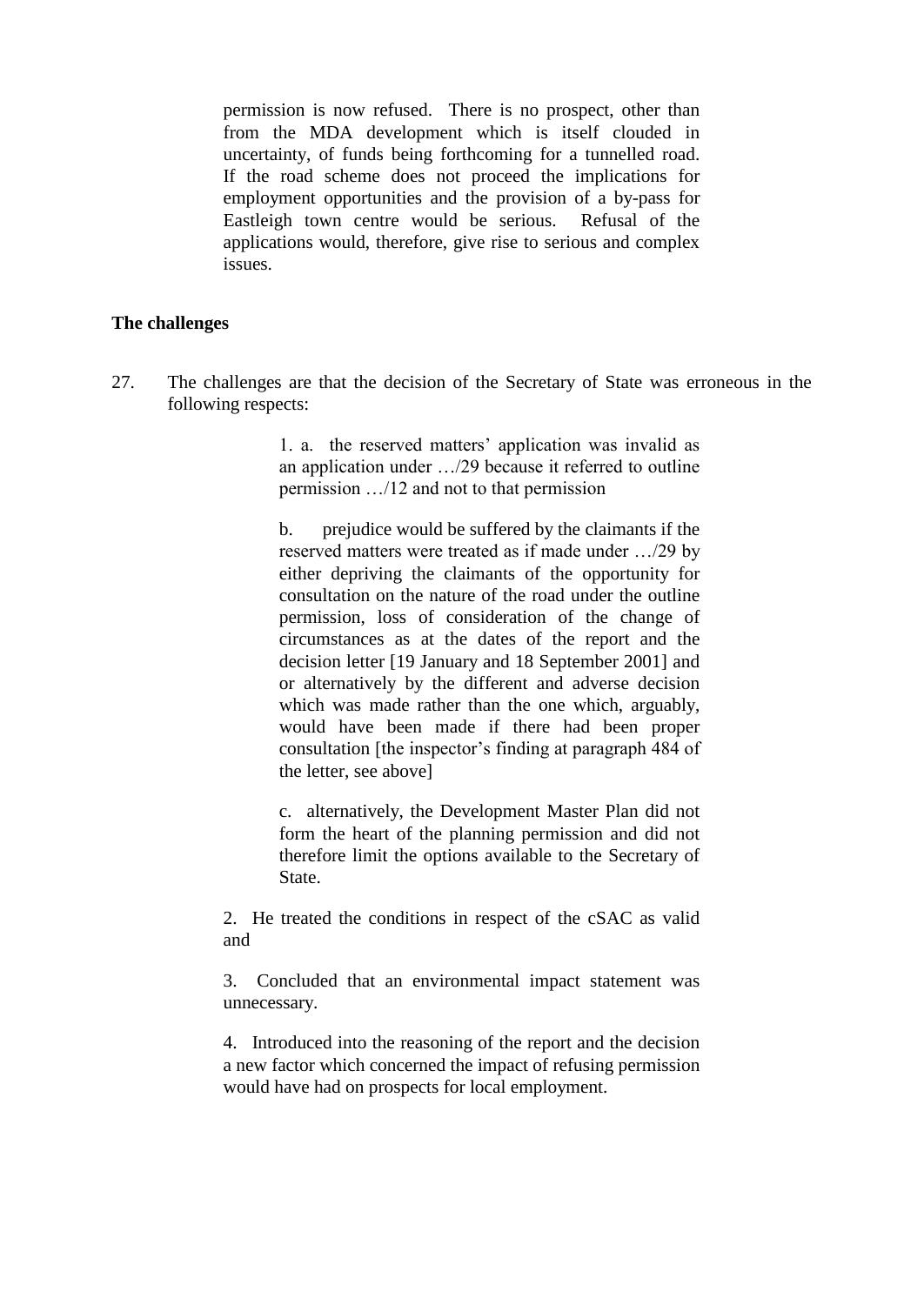## **Claimants' – submissions**

28. As noted already, outline permission …/12 permitted a new distributor road with junctions and access to the airport and development areas. It also incorporated a Statement of Development Criteria which by paragraph 4.1.2 announced that

> The requirements of the CAA in this respect are set out in their publication 'CAP 168: Licensing of Aerodromes'. All development upon and related to the airport will be planned and executed in compliance with the requirements of CAP 168 and with any revisions to these standards, and in full liaison with the Aerodrome Safeguarding Directorate of the (CAA). The relevant requirements will be confirmed on the Development Master Plan as part of the background for the detailed design.

- 29. It was recognised in this document that there were constraints necessarily imposed by the CAA, and enforced in the licensing process, on the physical layout and of the surrounding areas. The reasons are self- evident. In the event, and because of the way in which the reserved matters application and the outline application were dealt with, this essential safeguard to the operation of the airport has, by submission at least, been lost. Thus, central to the claimants' case, it was critically important to identify to which of the outline permissions …/12 or …/29 did the reserved matters application relate.
- 30. The Inspector had found that reserved matters application …/41 had been submitted under outline permission.../12. This finding was endorsed by the Secretary of State. Condition 6 of both permissions required that a Development Master Plan for the whole area of the application was to have been submitted to, and approved by, the LPA. Although a Document described as such was submitted to EBC in July 1996¸ it was said that it did not identify to which of the applications it related. So much appeared to be common ground between the parties both at the Inquiry and in argument before me. [It should, however be noted that under cover of a letter dated 8 July 1996, the third defendants sent a text of the Development Master Plan which asserts that it is submitted in order to comply with condition 6 of the outline permission …/12].
- 31. The claimant submitted that it was elementary that for the Secretary of State to make a valid determination there had first to be an effective application. Consequently it was necessary to determine the outline permission to which the reserved matters application related and whether there were any relevant enabling conditions which required to be and had been satisfied.
- 32. It was pointed out that while the Inspector had found that there had been two outline permissions, it was only …/29 which had been implemented and the reserved matters application had (erroneously) been made under …/12; see paragraphs 433 and 436 of the decision letter. Condition 6 of both outline applications had required the submission of a DMP prior to the application relating to reserved matters. Since it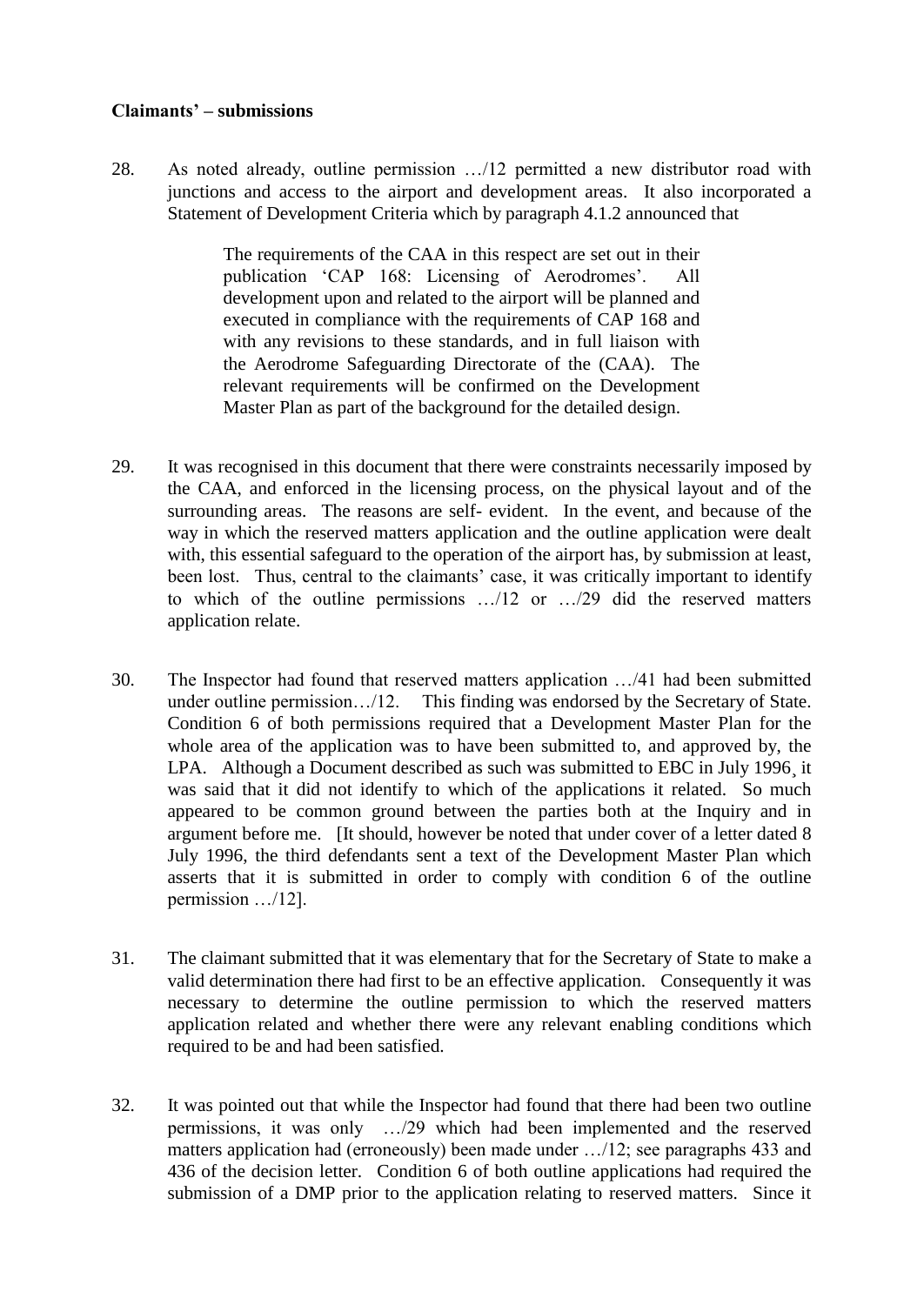was only .../29 which had been implemented, it followed that .../12 had never proceeded to the stage at which a DMP had been submitted. It also followed that no DMP had been submitted that showed the requirement for a road which complied with the CAA conditions noted at paragraph 29, above. The Inspector had found that the outline permission …/29, taken with the drawings submitted with the DMP, had not required the road to be in a cutting; decision letter paragraph 479. He had also found that the drawings approved by the LPA on 23 July 1996 had complied with the DMP and permission …/29. In a piece of reasoning, which may appear to be confused, the inspector recorded

435 On balance Mr Howell"s explanation that the DMP as approved comprised three drawings which were available to the council when it approved the DMP …. is plausible … . The DMP written statement appears to contain the information required by condition 6 (iv) and (v), and the approved plans include layouts of the development areas. BAA"s criticism on this point appears to be unfounded. On balance it seems to me that there is a valid outline planning permission for the construction of the CLLR. As the approved drawings indicate the road to be in a cutting … , it also follows that the extant permission is for the road to be in a cutting.

436 There remains the difficulty, however, that the present reserved matters application is made pursuant to permission …/12, in respect of which no steps have been taken to comply with the enabling conditions. In simple terms it would appear that the reserved matters application has indeed been made pursuant to the wrong outline permission, and it could be argued that it does not, therefore, fall to be considered. Whether this procedural error is fatal to the validity of the reserved matters application is a matter of law. My own view is that a common sense approach should be adopted, and that it is reasonable to treat the application as though it had been made pursuant to outline permission …/29. The alternative scenario, of requiring the applicants to submit a fresh application pursuant to the 1996 outline permission, would appear somewhat pedantic and would cause nothing but needless delay in deciding whether this project can proceed as proposed.

33. The claimants" submission in relation to this passage is that the Inspector and, in his turn, the Secretary of State, simply "got it wrong". This was in the respects that:

> i) the reserved matters application, in fact made, was under an outline permission to which it did not relate;

> ii) failing to recognise the prejudice to which his decision exposed the applicants in that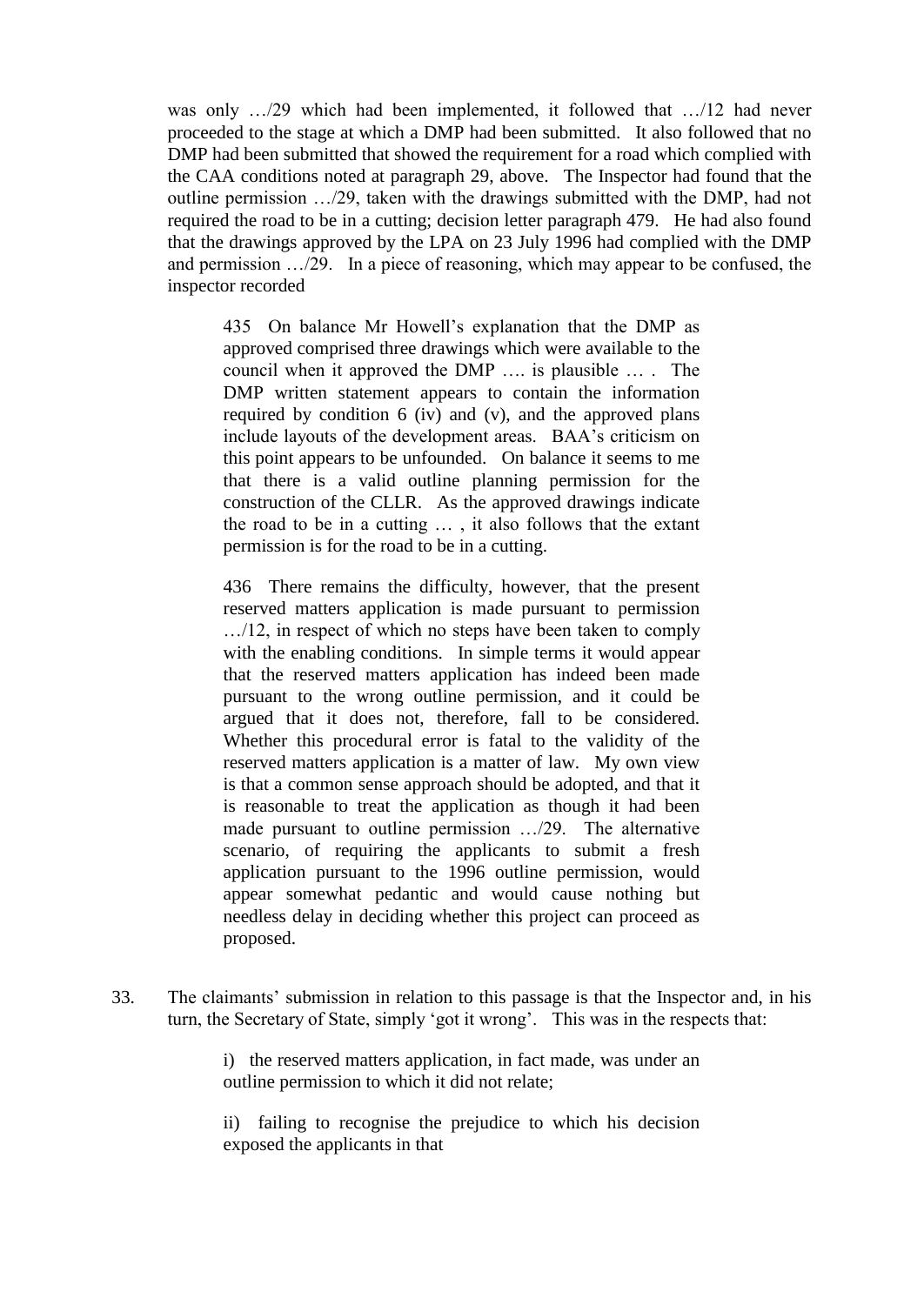- a) There was loss of the opportunity to consult interested parties on the road layout under the correct permission;
- b) The loss of the consideration of the change or circumstances between 19 January and 18 September, 2001; and
- c) The resulting decision which, as the inspector had correctly noted, was adverse to the interests of the applicants.
- 34. For the reasons already identified above, the Secretary of State had no power to call in application …/12 because condition 6 had never been met under that permission and he should not have done so. To the extent that the application purported to have been made under …/29 the requirements of Article 4(a) of the Town and Country Planning (General Development Procedure) Order 1995 (GDPO) were not met as the application had not given "sufficient information to enable the authority to identify the outline planning permission in respect of which it is made". The application which was made (under .../12) provided insufficient information to enable the LPA to identify it as having been made in relation to …/29. Thus there was a failure to comply with the provisions of the GDPO and the application was of no effect.
- 35. The alternative basis of challenge was to note that the application for reserved matters cannot, as a matter of law, be amended to relate to an outline application for permission, other than the one in respect of which it had been made, after the time for so doing has elapsed. As a matter of fact, each outline permission had expired by effluxion of time on 18 December 2000 and 19 January 2001 respectively. The point is that the original permissions had been valid for a period of eight years only. As the third defendants had not applied to the Inspector for the reserved matters application to be allocated to permission …/29, there was no warrant for him to have dealt with it as if that had been the position. On the authority of  $\overline{R}$  v. Newbury District Council ex parte Chieveley PC [1999] PLCR 51, it was argued that there was no power for the Secretary of State to act as he had in relation to the reserved matters application. In so holding, the Court of Appeal had given its approval to the contents of paragraph 44 of Circular 11/55 which provides:

An applicant can choose to submit as part of an outline planning application details of any of these "reserved matters". Unless the applicant has indicated that those details are submitted 'for illustrative purposes only' (or otherwise indicated that they are not formally part of the application), the LPA must treat them as part of the development in respect of which the application is being made; the Authority cannot reserve matter by condition for subsequent approval, unless the applicant is willing to amend the application by withdrawing details.

36. It is a necessary consequence of this that it is for the applicant to ensure that his application is in order for, if not, the application will not be upheld as valid.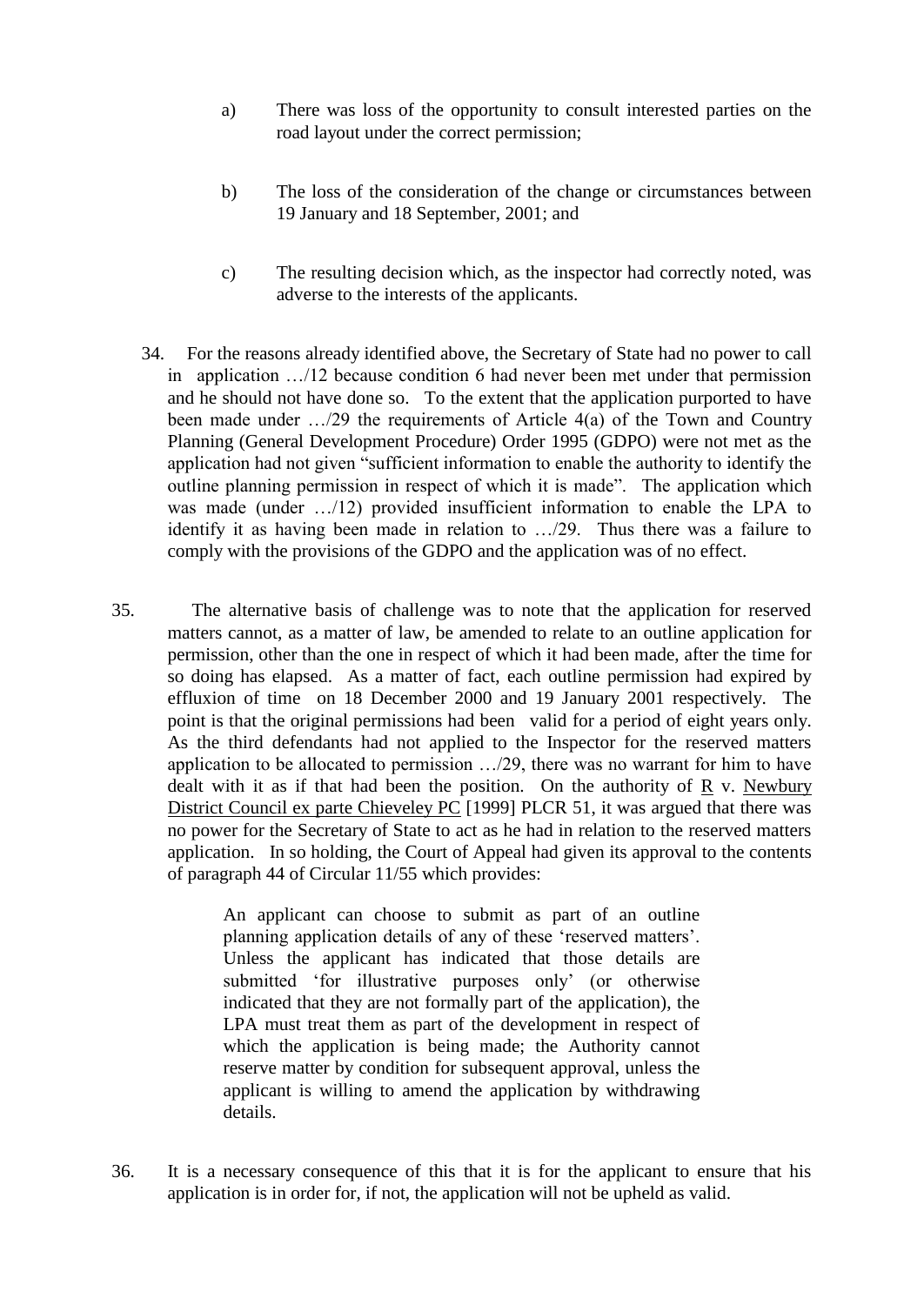- 37. As to prejudice, it was submitted first that by deciding as he had, and without the benefit of submissions from the applicants, they had necessarily suffered the prejudice of any party which had not been heard. It was also submitted, and this may be considered to lie at the heart of this appeal, that it could not be right for the Inspector to have recommended, any more than it was for the Secretary of State to have approved, an application which was not merely defective but more importantly would lead to the absurd and disquieting consequence that the decision negated the avowed purpose of the call in, namely the issue of runway end safety which was of more than local importance because of the recommendations of the ICAO.
- 38. Closely allied with the point advanced in the preceding paragraph, it was contended that the permission which was granted in fact ignored the statement of development criteria, absent from permission …/29, to the effect that the requirements of CAP 168 should be complied with "in full liaison with the Aerodrome Safeguarding Directorate of the" CAA.
- 39. A further consequence of the decision was that although an application to extend time under …/12 could have been made, any such application would have meant that all relevant matters would have had to be considered before the extension would have been granted. The case of Pye v. Secretary of State for the Environment and Another [1999] PCLR 28 was cited in support of this proposition. In this case Sullivan J had said

p45 (W)here, as in the present case, an application is made under section 73 to alter a condition so as to extend the period for submission of reserved matters at a time when the original planning permission is no longer capable of implementation by reason of the effect of section 93(4), because time for submission of reserved matters has expired.

p47 On such an application [to renew an outline planning permission] whilst it was still possible to take into consideration whether there had been a material change in planning circumstances in deciding whether or not to grant planning permission for renewal.

- 40. Had the reserved matters application been found to be invalid, then an application for renewal at which all relevant considerations could have been considered and addressed would have become necessary. In the result, the applicants had been deprived of the opportunity of putting forward submissions which reflected the changed circumstances since the original permission had been granted, notably the current CAA policy in respect of RESAs.
- 41. The further submission was made that the evidence did not justify the recommendation of the Inspector and finding by the Secretary of State, that the DMP formed the heart of the outline permission in the light of the fact that the drawings submitted, in purported compliance with it, did not demonstrate a road in a cutting..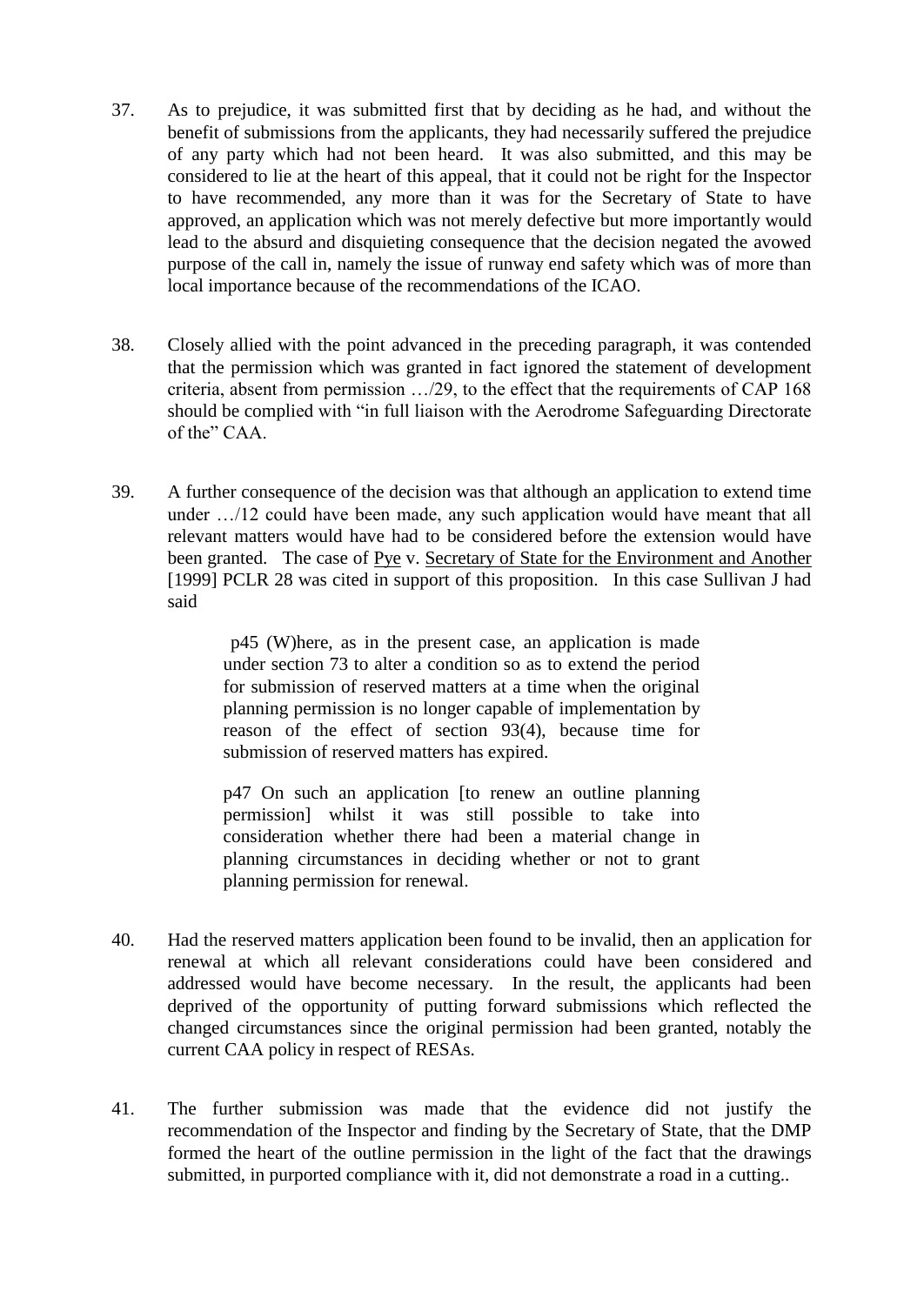- 42. The manner in which the Inspector and the Secretary of State approached the significance was wrong both in fact and law. The proposition was that as the DMP was not incorporated in the outline permission and could not, therefore, amount to 'approval' of any of the reserved matters. In Heron Ltd v. Manchester Council [1978] 1 WLR 939, at 943 and 944, it was held that approval of reserved matters by a planning authority did not prevent a developer seeking to make a separate, and subsequent, application for approval in respect of those self same matters. But if a developer wants to depart from the outline approved, then he must issue a fresh application for a different permission.
- 43. Ground 2: The validity of the conditions imposed in respect of the cSAC: These sought to prevent the development from being started until the developer "had provided technical information …in order to inform the measures necessary to mitigate against potential indirect impacts on the … cSAC identified in the findings of the Appropriate Assessment completed by the (LPA) …". and that a method statement to comply with the requirements of that assessment must be agreed by the LPA. There was a further restriction on the development "until the developer has carried out adequate investigation to assess the degree of contamination of the site and to determine its pollution potential". The recommendation by the inspector on these topics is to be found at paragraphs 459 and 460 of his report, in which he concluded that the LPA had made an appropriate assessment of the areas of potential harm and that a fail safe condition which would prevent development should be imposed in the event that the conditions were not met. He also concluded that the potential impact of the proposed development on the cSAC was capable of being protected from the harmful effects of the construction of the CLLR. He had found no basis upon which to refuse planning permission. By the insertion of such a condition, it was submitted that the question whether or not there would be harm to the cSAC would be deferred. This was impermissible as a permission which is subject to a condition subsequent is invalid; see R v. Cornwall County Council ex p Hardy [2001] JPL 786.
- 44. The submission was that it was not permissible for the Inspector, or the Secretary of State, to grant a permission which required steps to be undertaken subsequent to its grant when proper research might demonstrate that on scientific grounds relating to the environment the development ought not to be permitted at all.
- 45. Ground 3: The Secretary of State found that the two applications should stand or fall together; see decision letter paragraph 4. As a matter of principle it was submitted that they should have been treated as one when the question of the need for an environmental impact statement was under consideration; see R v. Swale Borough Council ex p RSPB [1991] JPL 39. The recommendation by the Inspector at paragraphs 437 and 440 of his report formed the basis of the decision of the Secretary of State, in this respect. It was illogical and therefore wrong for the Inspector to have subsequently treated the two applications as requiring separate consideration when he came to consider the requirement for an environmental impact statement. By so doing, he was able to recommend that no such statement was required in order to comply with the Town and Country Planning (Assessment of Environmental Effects) Regulations 1988, but he specifically drew the attention of the Secretary of State to this question; see paragraph 441 of his report. Furthermore, the need for the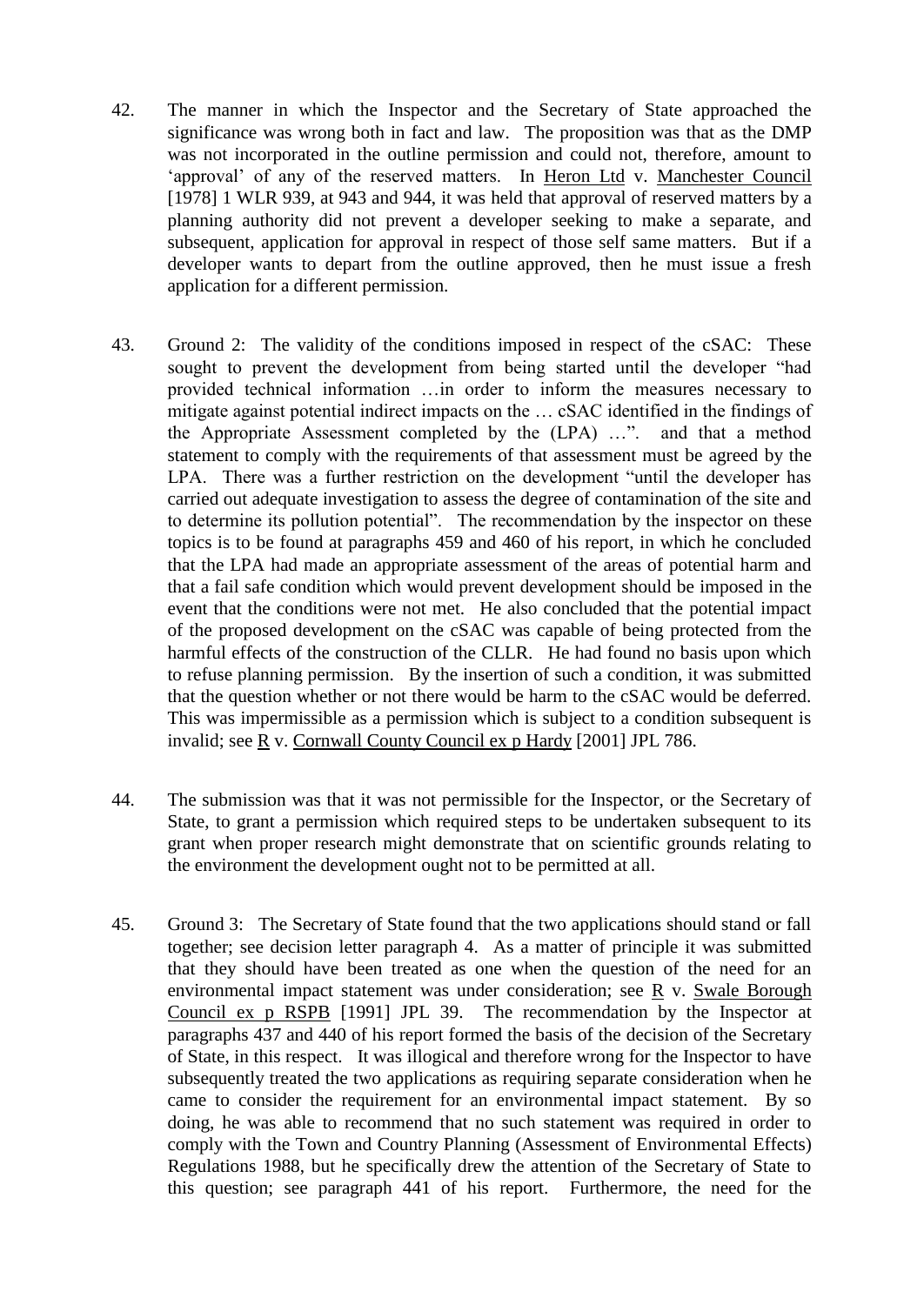imposition of conditions subsequent to the grants of permission by their very existence proved that in the scheme as a whole there was indeed an environmental impact which was at least possible, if not actual. Thus, the grant of permissions should fail on this basis, also.

46. Finally, the reference by the Secretary of State to the implications for employment in the area if the CLLR was not built was made without any detailed consideration in the conclusions of the Inspector. Thus there could have been and was no reasoned basis for this statement. The Secretary of State uncritically adopted the inspector's finding in this respect.

## **The first defendants' submissions**

- 47. The validity of the permission granted: The two permissions which existed following the grant of …/29 meant that there was overlap between them so far as all matters relevant to the present application are concerned. In the absence of it having been demonstrated that the requirements of this permission had not been complied with, it was clear that a simple administrative error had been made by the third defendants when they made their reserved matters application under …/12 which did not lead to any prejudice to the present applicants. The claimants first point was, therefore, no more than an unmeritorious technicality. It was accepted that provided no party suffered prejudice as the result of this approach, the Inspector's recommendation was not shown to be incorrect. It was a question of fact which the Inspector had been entitled to make. If this was capable of being made the object of successful challenge, the proper route for a challenge was through judicial review and not through this court exercising its statutory jurisdiction.
- 48. It was also submitted that there was no demonstrable prejudice to the applicants as the result of that approach. Since …/29 proceeded on the basis that all conditions in …/12 continued to apply and the conditions attached to that permission included those which related to the position of the CAA, there was no practical difference between the two and the applicants had had an equal opportunity to rely upon the requirements of the CAA.
- 49. It could not be assumed that if the application had been considered under …/12, the decision would have been different.
- 50. Whether the road should be in a cutting: if the basis upon which the permission was granted showed that CLLR was in a cutting, as a matter of law it is impermissible for that matter to be reopened on a reserved matters application. As the plan submitted, that is plan 1, showed the road to be in a cutting, that was determinative of this question. It was for the decision maker, in this case the Secretary of State, to determine what had been the scope of the original permission and, consequently, whether or not the application which was before him lay within it.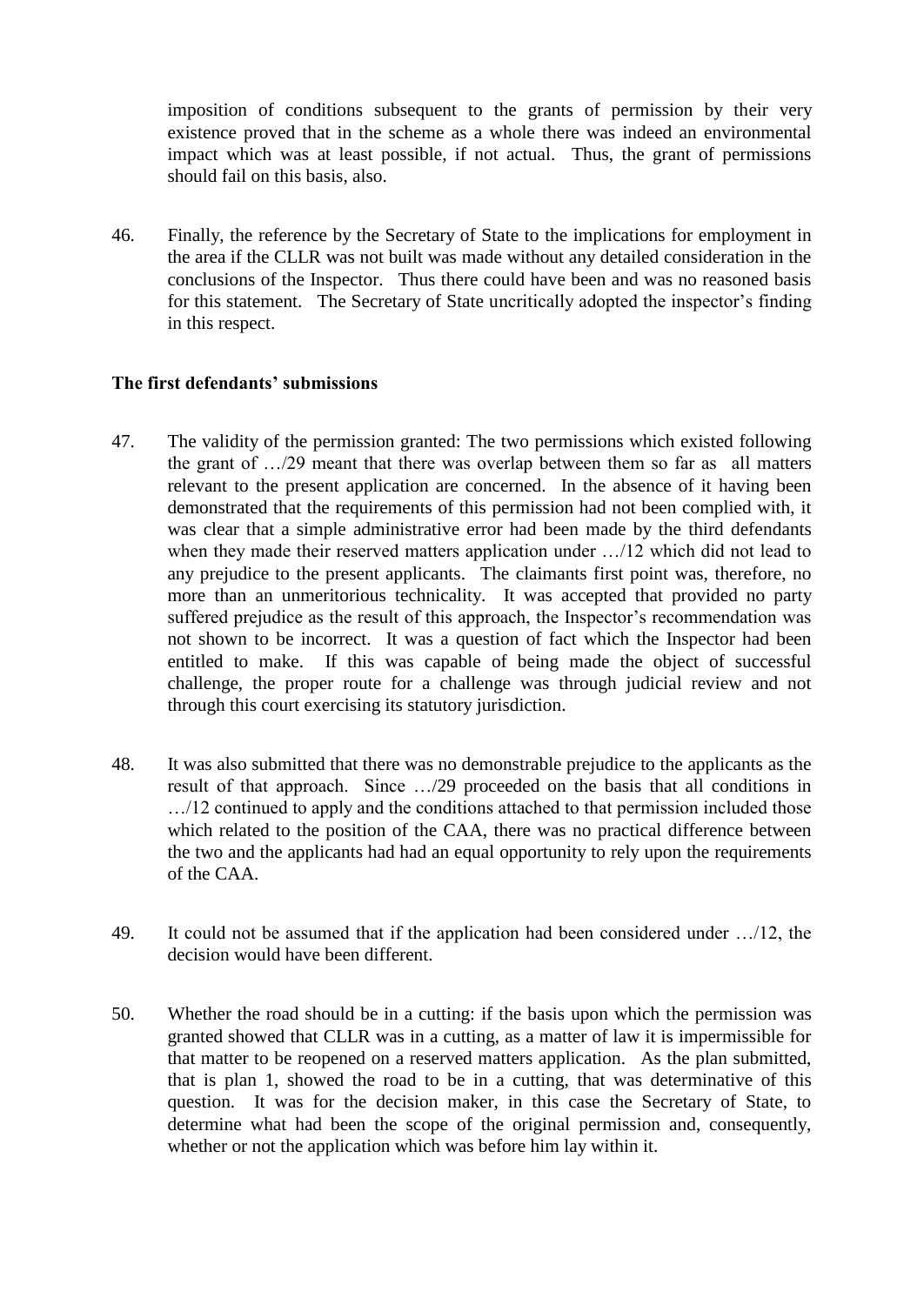- 51. The submission was that, if the plan referred to in the grant of planning permission showed that the road was in a cutting, the road could not, by definition, have been a reserved matter. In the witness statement of Mr Richards, from the Government Department of the South East, he provides evidence that "Plan 1" which has noted on it "outline planning applications …/11, /12, /14, /15 and was before the Inspector … did indeed show that the road was in a cutting". [ Note that the plan is dated 1991, whereas the permission in question dates from 1992, so it is plainly a plan contemporary with the relevant permission ].
- 52. The conditions argument: The applicants had fundamentally misunderstood the effect of the proposed conditions. The true position was that there had been, as recorded above, appropriate assessments carried out, the purpose of the conditions was not therefore to ascertain whether harm would occur if the development was carried out. Rather were they necessary to "protect the site from effects which were potentially harmful'. Attention was drawn to the provisions of the Conservation (Habitats  $\&c$ ) Regulations 1994, by Regulation 48 of which an appropriate assessment carried out by an appropriate body means that such a body must have been satisfied that the plan or project will not adversely affect the site. Given that it was accepted that the assessments had been carried out in accordance with the Regulations, there was nothing in the point which the applicants were endeavouring to make. The Regulations do however make provision for the imperative of an overriding public interest where the social or economic consequences overcome the consequence of an adverse assessment and a planning authority is, in those circumstances, able to grant permission.
- 53. Insofar as the applicants relied on the case of R v. Cornwall (above) this was not authority for purposes on which the applicants could found. This was for the two reasons. The first is that although under Regulation 3(2) of the Town and Country Planning (Environmental Impact) Regulations 1999, it is not now lawful for the Secretary of State, or other planning authority, to grant permission pursuant to a qualifying application unless he has first taken into account the environmental information; under the earlier Regulations of 1988, no environmental assessment was required in respect of a reserved matters application, which was the position under application …/29. The second reason was that the application for full permission was not an application which fell within Schedule 2 to the Regulations of 1999 because, it was argued, its grant would not have a significant environmental impact and the Secretary of State had so found. As to this the decision whether the proposed development was likely to have such an effect was that of the Secretary of State alone it was not one which was open to challenge on this application.
- 54. To meet the argument advanced by the applicants which was to the effect that the Secretary of State had given inadequate reasons for his decision, it was submitted that since the Secretary of State has not decided to call in the relevant applications on environmental grounds, but only on the CAA aspects, the Secretary of State was not obliged to provide reasons for his decision on the environmental issues. Even if he were, it was submitted that paragraph 9 of the statement of Mr Richards provided sufficient reasons to meet any obligation as there might have been. because he said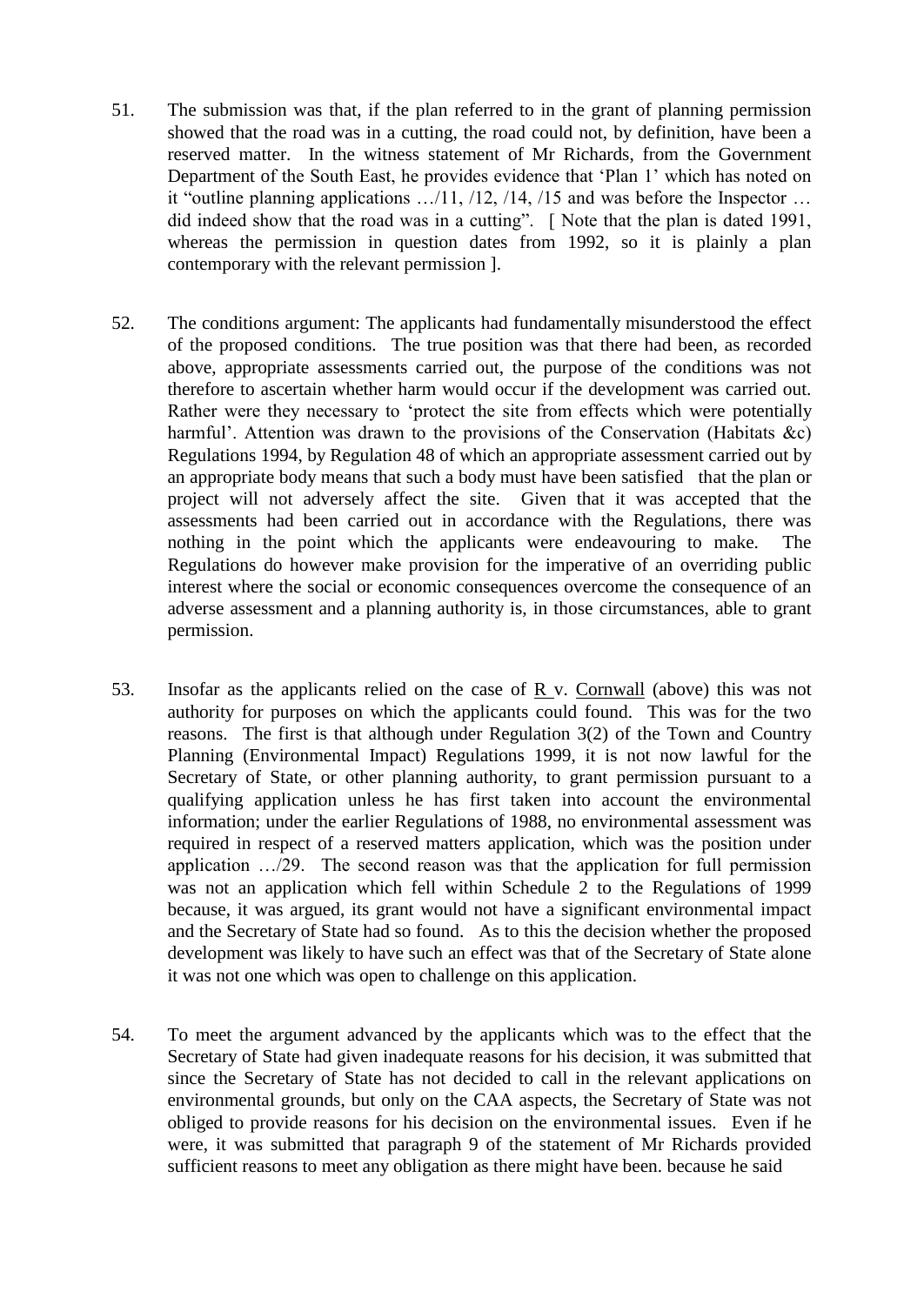I should add that, if …/41 had been a full application and not a reserved matters application, such that a consideration would have had to be given to the question whether an environmental statement was required, it is likely that the Secretary of State would have concluded that no such statement was required for that application. The Inspector"s conclusions as to the absence of any harmful effects on the environment would have been relevant to both applications.

- 55. Employment: The logic of the situation was that the business park(s) which the third defendants were intent on constructing would themselves generate employment. That was the object of the entire exercise, moreover in order to make the enterprise viable there was an obvious need for the construction of the CLLR.
- 56. The conditions: these should repay careful study. In paragraph 14 of the Decision Letter the Secretary of State set out the conditions applicable to permission …/40. These required that plans had to be submitted to and approved by the LPA and that the development should only proceed in accordance with the approvals. Under (d) was included the method of disposing of surface water. Under condition (xi) it was provided that

The development shall not be commenced until the developer has

a) provided the technical information requested by the (LPA) in order to inform the measures needed to mitigate against potential indirect impacts on the River Itchen cSAC identified in the findings of the Appropriate Assessment …

b) agreed in writing with the (LPA) the means by which the requirements of the Assessment will be achieved;

(xii) Before development commences a method statement on proposals for the disposal of surface water drainage must be agreed … (and) should reflect the findings of the … Appropriate Assessment … including measures to ensure there is no adverse effect on the integrity of the …cSAC … by … disturbance to existing groundwater levels and … recharge rates, or the quality of the water returned to the ground or water courses.

57. The submission was that the Assessments had already taken place and the delay was required in order to ensure that the conditions imposed would have the desired effect. It is also of importance to note that Regulation 54(3) of the Habitats" Regulations provides that where Regulations 47 and 48 apply and the competent authority considers that

> any adverse effects of the plan or project on the integrity of a European site would be avoided if the planning permission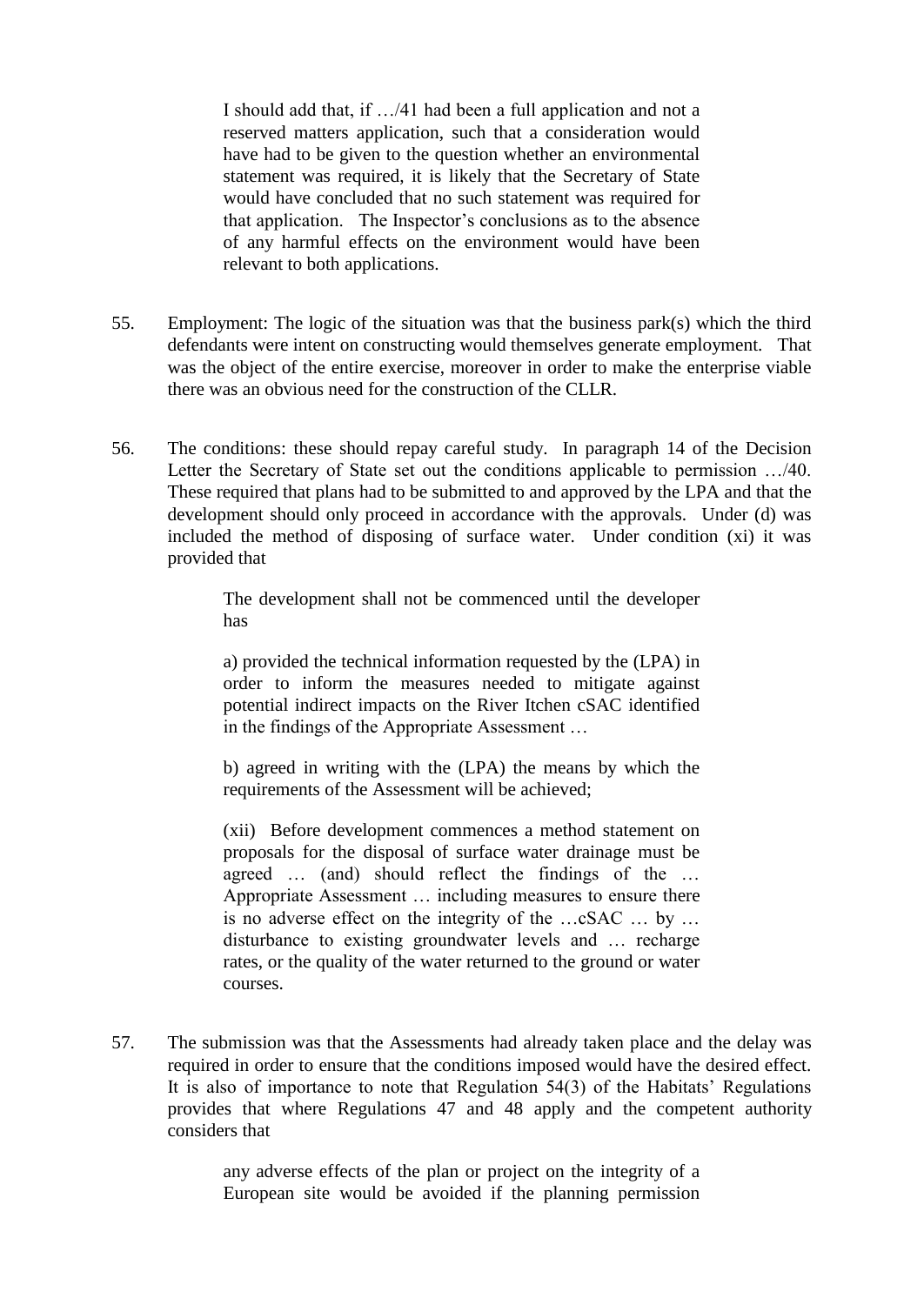were subject to conditions or limitations, grant planning permission … subject to those conditions or limitations.

- 58. What the Secretary of State has done in the present case is to invoke Regulation 54(3) (above) in the grant of the permission as Regulation  $54(1)(a)$  empowered him so to do. Thus he had followed the recommendations of the Inspector at paragraph 457 of his report. In having acted as above, it is also to be noted that there had been an exchange of correspondence between English nature and the LPA. This did no more than to raise the potential for adverse effects and to propose engineering solutions to ensure that the integrity of the sites was not imperilled. English Nature, as the competent authority, expressed itself satisfied with this outcome. Furthermore, this approach appears to be in conformity with the provisions of Circular 11/95 under the cross-heading **Contaminated land**.
- 59. Environmental Impact assessment: The Secretary of State had recognised in paragraph 5 of the decision letter that he had to decide whether or not the proposed development required that an environmental impact assessment should be carried out. He reasoned that since there was no such requirement in respect of reserved matters applications, that fell to be disregarded when answering the question which arose on the application for full permission whether the development was likely to have a significant environmental effect. With reference to the decision of the Court of Appeal in R v. Swale Borough Council ex parte RSPB [1991] JPL 39, it was submitted that the concerns expressed by Simon Brown LJ at p47 had no application to the circumstances of the present case. At p47, the Lord Justice had said

The question whether or no the development was of a category described in either schedule [to the Environmental Impact Regulations] had to be answered strictly in relation to the development applied for, not for development contemplated beyond that. But the further question arising from a Schedule 2 development, the question whether "it would be likely to have significant effects on the environment by virtue of such factors such as its nature, size or location" should be answered rather differently. The development should not then be considered in isolation if in reality it was properly to be regarded as an integral part of an inevitably more substantial development. This approach appeared appropriate on the language of the Regulations, the existence of the smaller development of itself promoting the larger development and thereby likely to carry in its wake the environmental effects of the latter. In common sense, moreover, developers could otherwise defeat the object of the Regulations by piecemeal development proposals.

60. This was for the reason that both the Inspector and the Secretary of State had considered the separate aspects of the development, as a whole, and had not come to an irrational decision. On the authority of R v. Secretary of State for the Environment ex parte Marson [1998] 3 PLR 91, there was no call for any or any better reasons to be given for the decision.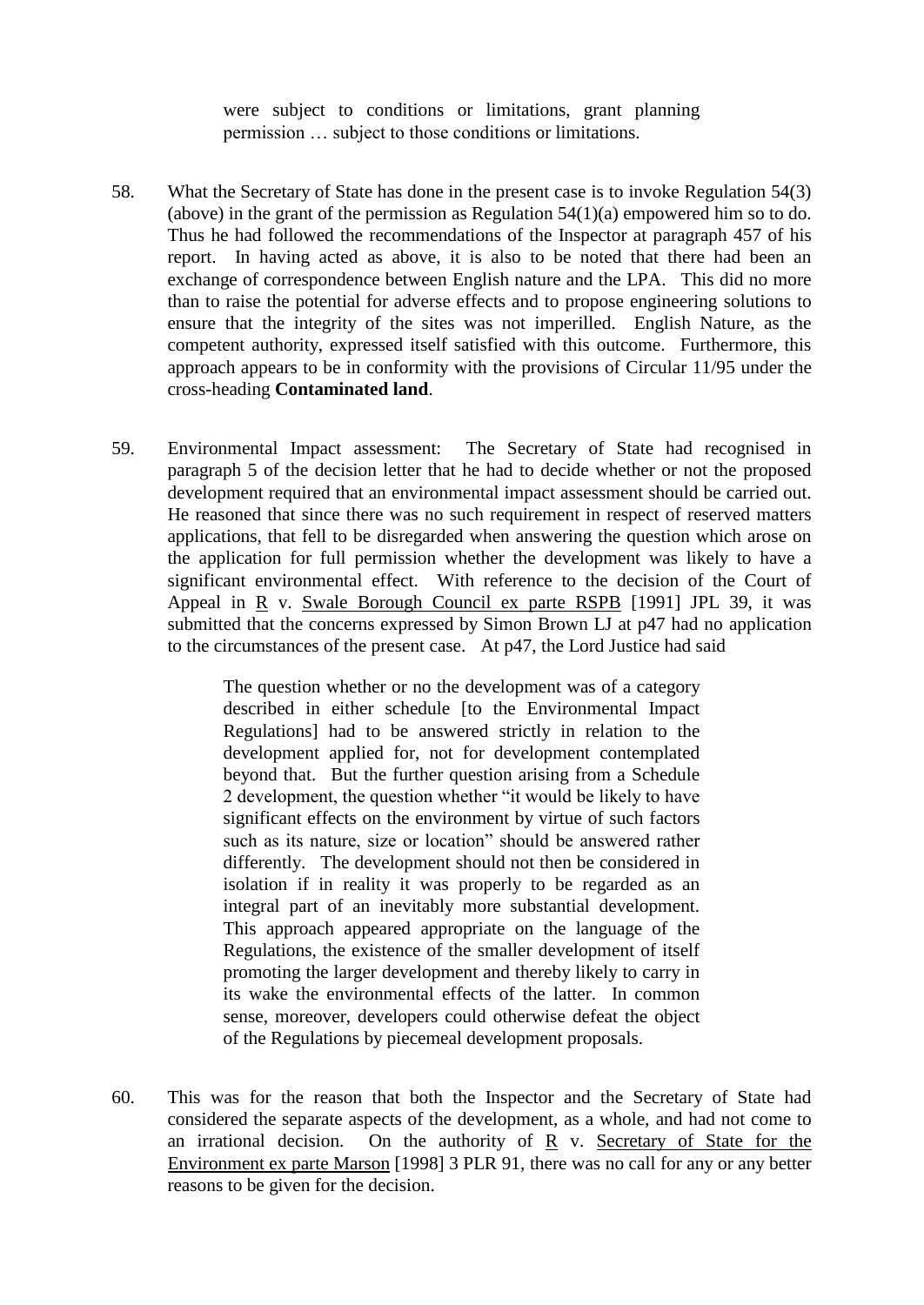## **The third defendants' submissions**

- 61. The sequence of permission …/12 which incorporated the Statement of Development Criteria which itself indicated that Plan 1 (above) had been approved by the LPA showed that the provision of CLLR in a cutting was an essential part of that permission. When approval of the Development Master Plan was sought in 1996 the permission …/12 was still in force. Nothing which happened thereafter changed that position. Condition 1 of the outline permission …/29 did not affect this fundamental, it merely changed the permitted uses of the southern development area.
- 62. Paragraphs 9 and 10 of the decision letter, the implications of RESAs was a matter for the CAA and the protection of the cSAC by the incorporation of conditions, were a demonstration by the Secretary of State of the exercise of planning judgment which could only be impugned if the decision was perverse. That was something which the claimants had plainly failed to do. Furthermore, he had been entitled to come to the conclusion that no party had been prejudiced by the confusion between …/12 and …/29, as he had noted in paragraph 3 of the decision letter.
- 63. The third defendants also submitted that there had been no confusion between the permissions and the reserved matters" applications as the applicants had asserted. The submission of the development master plan had been under both extent permissions and no criticism could therefore be validly made of the decision third defendants to make the reserved matters application under both the original (…/12) and the amended (…/29) permissions. The difference between the two was restricted to the amendment to the uses to which the business park could be put.
- 64. It should have been noted that the Inspector had been in error when he had stated at paragraph 479 of his report that the outline permission had not required that CLLR be in cutting. Equally, the Statement of Development Criteria had been incorporated into permission …/12 by condition 1 of that permission. All that remained to be done under that permission was for the submission of the Statement under condition 6 for the purposes of settling the details of the road. The Inspector had found that this had in fact been satisfied; see paragraph 435 of his report.
- 65. In relation to the suggestion that the claimants or CAA had been prejudiced by what had happened, the short answer to this is that the claimants made extensive submission on the issue concerning RESAs in the course of the Inquiry. The Inspector"s concerns on this issue plainly demonstrate that this had indeed been the position.

# **Claimants' response**

66. In fact and in law permission …/29 was a fresh outline permission distinct from …/12 and was not merely an amendment of it. On its proper interpretation, application …/29 was an application to vary the nature of the development which was being sought. The findings of the Inspector at paragraph 436 made this clear. In addition,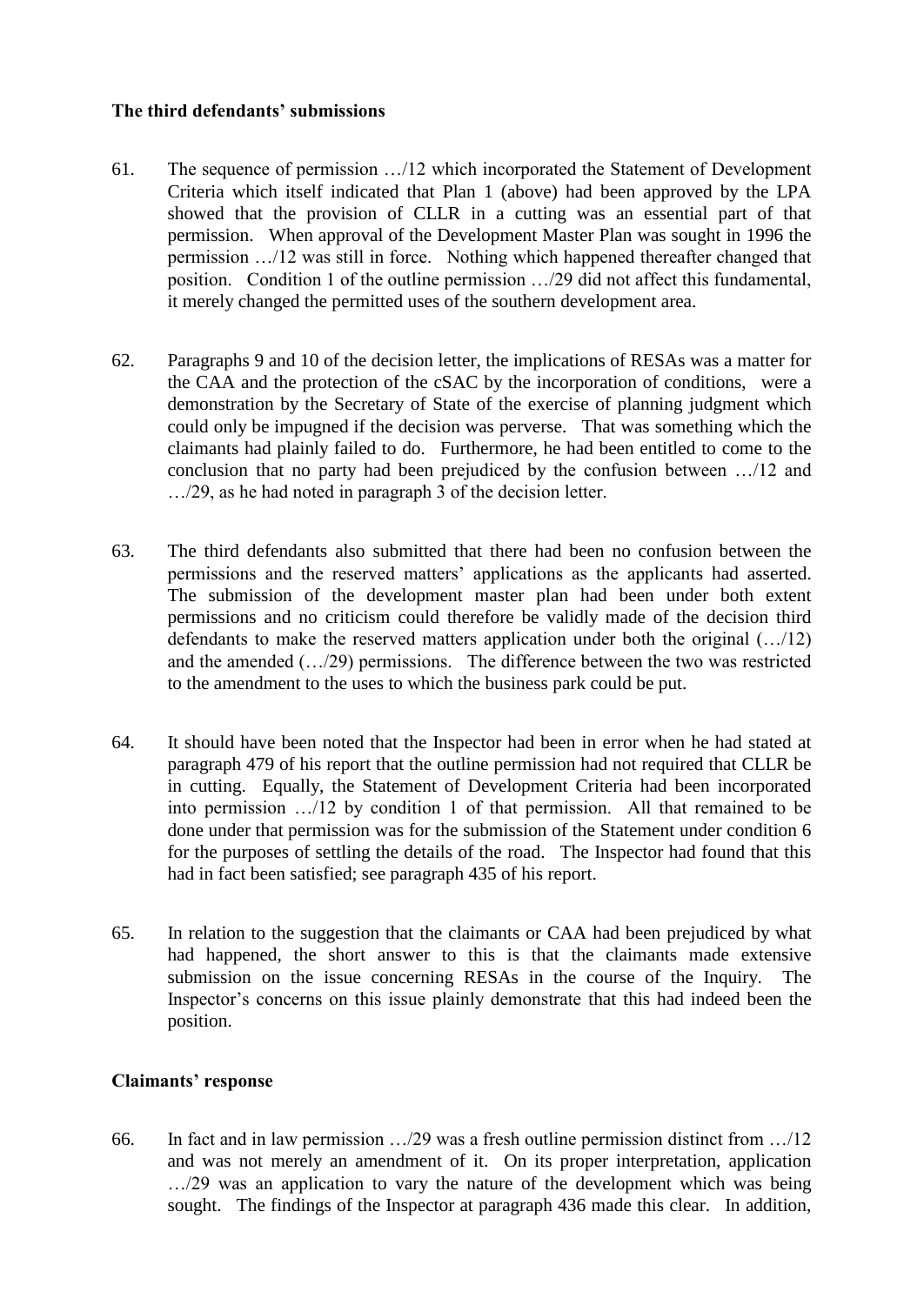the provisions of s73 of the Act of 1990 make clear that application …/29 was a fresh application since it differed substantially from the earlier application as to the nature of the development which was being sought. Under the provisions of s 73(2)(b), the application should have been refused.

67. If the true purpose of the Inquiry was to determine the matters identified in the call-in letter, the argument advanced on behalf of the first and third defendants would, if correct, have rendered that purpose nugatory. This would be for the reason that the route and nature of the road having already been fixed by the approval of plan 1, submitted in accordance with application …/12, there was no scope for altering the construction of CLLR to take account of the recommendations of the ICAO. Furthermore, neither the Inspector nor the Secretary of State had referred to plan 1 as having any significance in terms of the outcome of the Inquiry.

#### **Discussion**

- 68. It is at once a striking feature both of the Inspector"s report and the decision of the Secretary of State that the two first reasons for the call-in have not been considered to have affected nor been determinative of the outcome of the applications. In the case of the CLLR, the reason expressed was that under permission …/29, the LPA had already granted permission for the construction of the road in a cutting, it was not therefore open to the Secretary of State on that application to come to any other conclusion than the one at which he arrived. Technical, though the claimants' submission may have been, it at least had the potential virtue to empower the Secretary of State to give maximum effect to have ensured a RESA which would have approximated towards the requirements of the ICAA. As it was, the Secretary of State avoided the issue when he stated that "it is a matter for the (CAA) to determine what measures will be necessary to at Southampton Airport following introduction of new standards for RESAs".
- 69. Insofar as the environmental issues were concerned, the same approach has been adopted and the issue has been effectively side-stepped. Neither of these decisions necessarily fails for having failed to grasp the issue, but the logical consequence has to be that both must be submitted to a rigorous examination of the basis upon which each was reached. Here it will be recalled that both the Inspector and the Secretary of State had concluded that because the outline permission …/12 was granted before the coming into operation of the 1988 Regulations, there was no need to conduct an environmental assessment in connection with that application. They also concluded that application …/40 did not give rise to the need for such an assessment because such development would not have "significant environmental effects … by virtue of its nature size or location". Thus by separating the two schemes, the necessity for an environmental assessment was avoided. There is nothing to indicate that the Secretary of State, any more than the inspector gave any consideration to what might have been considered to have been the correct method of approach, namely by giving consideration to the combined impact of both. This is particularly regrettable since it will be recalled that the Inspector had drawn specific attention to this issue.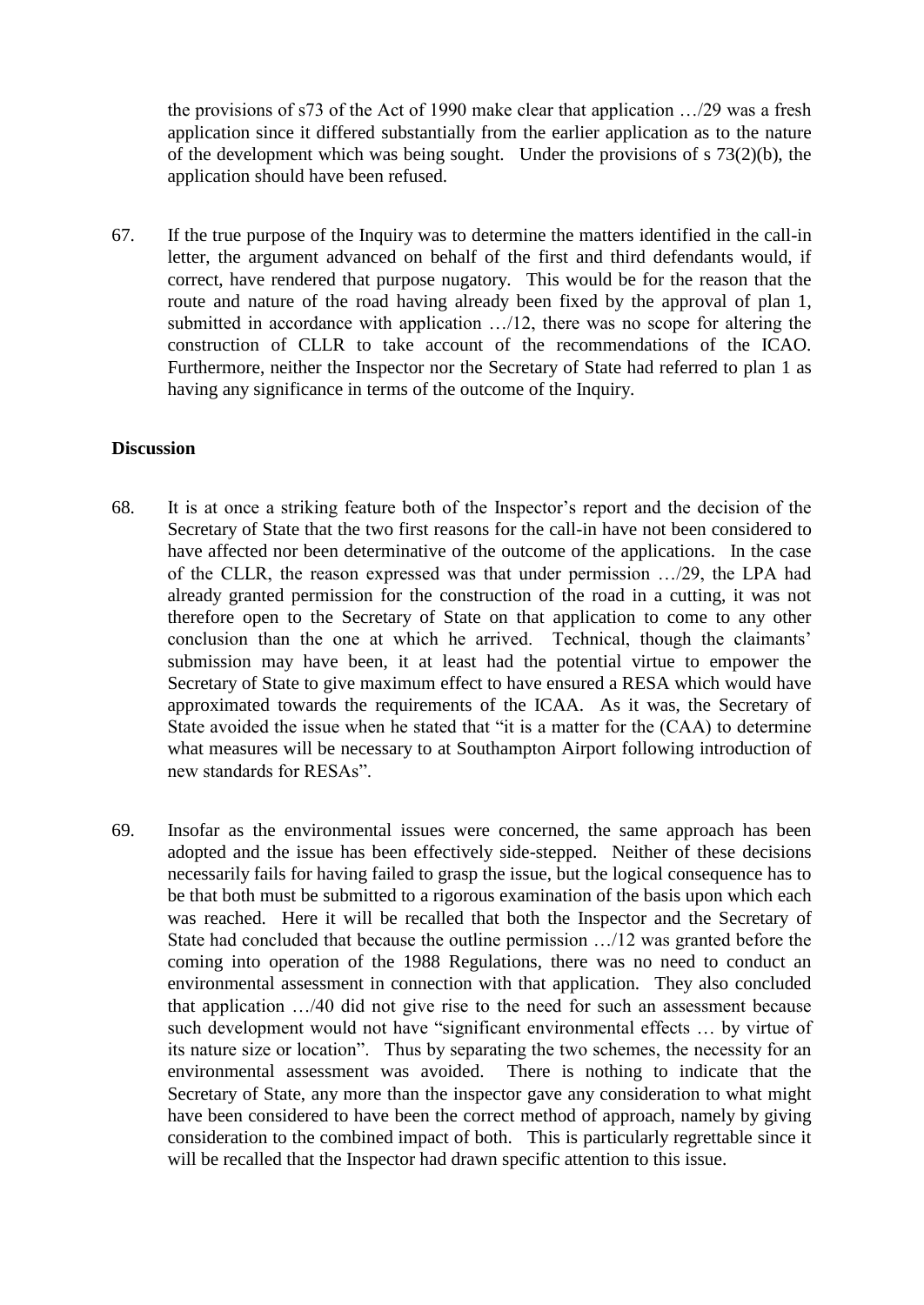70. At page 47 of the judgment of the Swale Borough Council Case, Simon Brown LJ said that he would state his broad conclusions on the question what was the nature of the developments as

> 3. The question whether or no the development was of a category described in either schedule [of the Regulations] had to be answered strictly in relation to the development applied for, not any development contemplated beyond that. But the further question arising in respect of a Schedule 2 development. the question whether or not it "would be likely to have significant effects on the environment by virtue of factors such as its nature, size or location" should, be answered rather differently. The proposal should not then be considered in isolation if in reality it was properly to be regarded as an integral part of an inevitably more substantial development. This approach appeared appropriate on the language of the regulations, the existence of the smaller development itself promoting the larger development and thereby likely to carry in its wake the environmental effects of the latter. In common sense, moreover, developers could otherwise defeat the object of the regulations by piecemeal development proposals.

71. These words might have been drafted with the present set of circumstances in mind. It is clear that neither the Secretary of State nor the Inspector considered the totality of the developments for which the third defendants were seeking permissions as being capable of constituting one integral site. Had either done so as undoubtedly they ought to have done, it is inconceivable that they could have reached the conclusions which they did on this issue. If such consideration had been given to the question whether or not the two applications were part of a single development and the conclusion had been reached that they were not, it is probable that any such decision would have been vulnerable to challenge on the basis of irrationality, and this notwithstanding that the decision in question was one of fact for the Secretary of State himself to have made. Simon Brown LJ left this possibility open in his judgment in the Swale Borough Council Case in numbered paragraph 1 on p 47, above. If necessary, therefore, I would have reached such a conclusion notwithstanding the limitations of the judicial role on issues of fact.

## **Conclusion**

72. The conjunction of these two major features in the present case are sufficient to determine the outcome of this case and make it inevitable that the decision of the Secretary of State cannot stand. His final decision rendered the decision to call in the two applications nugatory. There is no indication in any of the reasoning by the Secretary of State that he appreciated that such was the outcome of his decision. Had he done so, the inevitable result would have been that he would have found himself having to give substantive consideration and effect to those reasons, yet he failed so to do. For these reasons the decision cannot stand and must be quashed. It is in these circumstances unnecessary to consider the further submissions which raise questions in regard to the validity of the conditions subject to which the consents were granted.